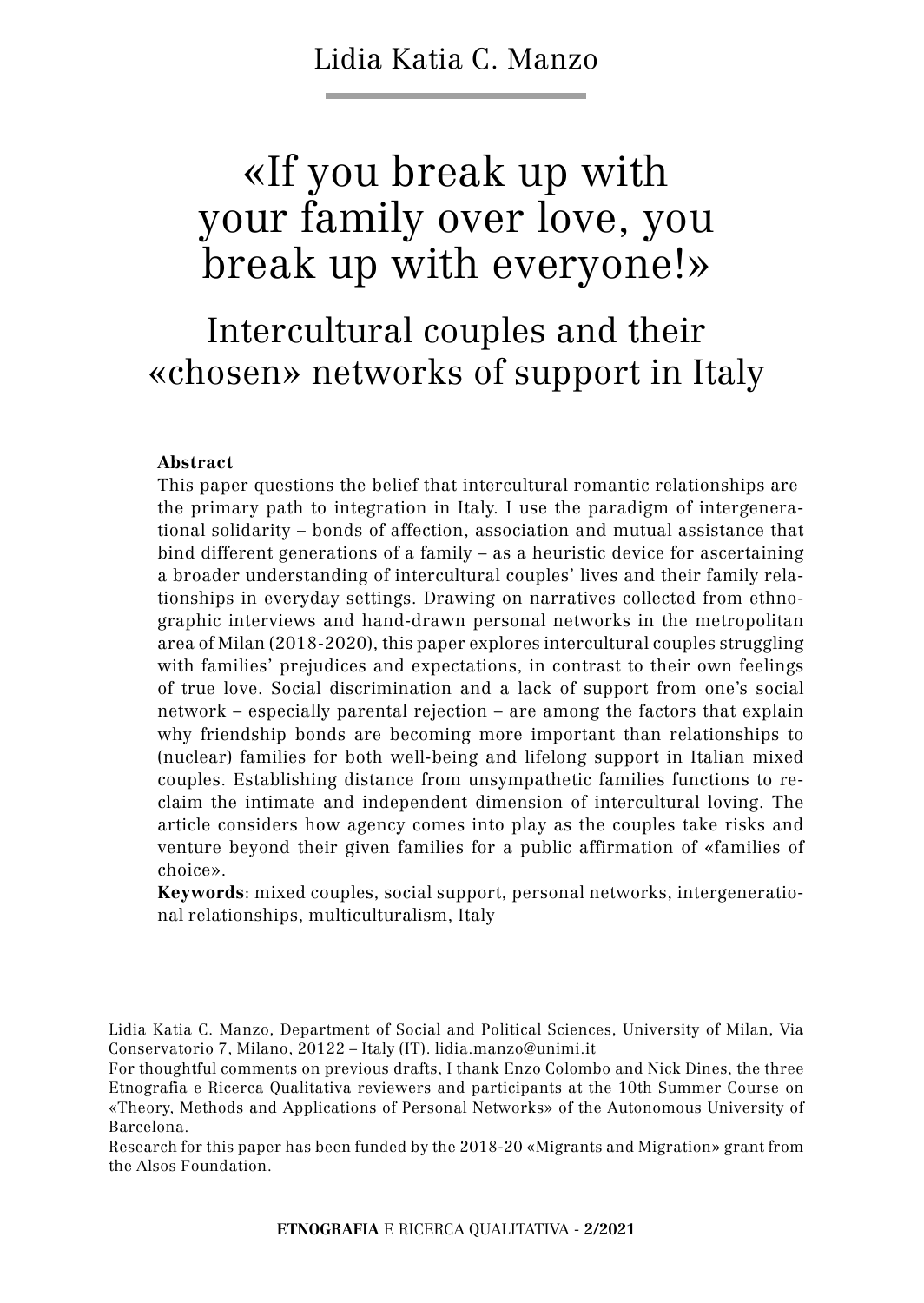«Kumail: You know what we call arranged marriage in Pakistan, Emily? Marriage. Okay? We just call it marriage. There's another type of marriage. It's called love marriage, and that's bad. My cousin Rehan married an Irish woman and he was kicked out of the family. Nobody is allowed to talk to him.

Emily: Why didn't you tell me any of this?

Kumail: Because I didn't think you'd fucking understand, and I was fucking right.

Emily: You don't think that I could fathom your life in any fucking way?

Kumail: Oh, you think you could understand me? I'm fighting a one thousand four-hundred-year-old culture. You were ugly in high school. There's a big fucking difference. I'm sorry. I can't lose my family.

Emily: Can you imagine a world in which we end up together? Kumail: I don't know».

## **1. 1. Introduction**

The quote in the title made by a research participant and this opening passage, taken from one of the most highly acclaimed American films of 20171, epitomize the voices of intercultural couples struggling with their families' prejudices, expectations, and true love feelings. Social discrimination and a lack of support from one's social network – particularly in the form of a rejection of the intercultural union – are among the factors that explain conflicts with one's parents, extended family members, relatives, friends and community (Chen, 2002; Rodríguez-García *et al.*, 2016).

Intergenerational support is still relevant nowadays, especially in the Italian context where the state provides very limited direct help to youth, and families are mainly responsible for the provision of care and financial aid to their adult children (Rosina, 2019)2. However, despite evidence of extensive kinship networks in Italy (Barbagli *et al.*, 2003; Saraceno, 2003), little attention has been paid to determining whether this intra-family solidarity has remained an important source of support for those in mixed unions. Because of the fact that social support for young adults is so important, those in intercultural couples often seek communities or form their own personal networks where they may find support (Gaines, Ickes, 1997; Johnson, Warren, 1993), shifting between relationships that are «*given* [primarily, but not necessarily exclusively, through kinship ties] and relationships that are *chosen* which, again, may include both kin and nonkin» (Pahl, Spencer, 2004, p. 201). This article consequently analyzes how intergenerational support develops within so-called «mixed» couples in Italy.

In the literature, mixed unions are considered a key indicator of a (decreased) social distance between various groups in an increasingly multi-eth-

<sup>1</sup> «The Big Sick», directed by M. Showalter.

<sup>2</sup> Southern European countries use a form of supported familialism to sustain younger adults (Esping-Andersen, 1990; Ferrera, 1996). Indeed, a similar investigation on support between generations conducted by the author from 2013 to 2014 in Milan, revealed that kin dominate personal networks of young adults in endogamous unions, i.e., relationships in which both partners are Italian natives (Manzo *et al.*, 2019).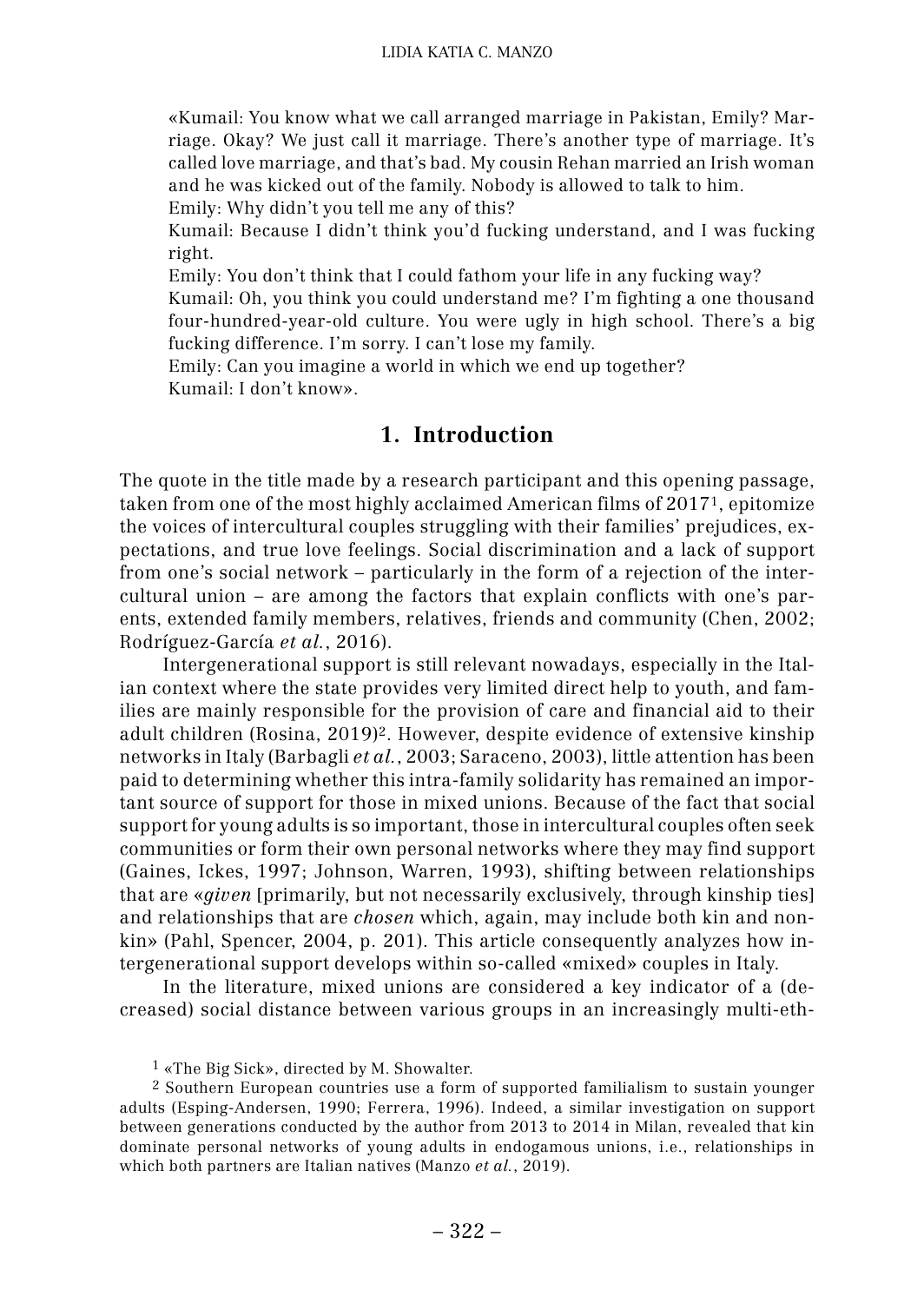nic society (Song, 2016), a phenomenon which suggests a two-way process of cultural change and inclusion (Alba, Foner, 2015) in that those engaged in a romantic relationship3 with natives seem to be able to successfully participate in society (Rodríguez-García, 2006; Song, 2009). However, recent studies conducted in France (Safi, 2008), Spain (Rodríguez-García *et al.*, 2015), and the United Kingdom (Song, 2009) have also questioned whether such couples consistently result in wholly positive outcomes – such as inclusion in social networks and acceptance by the partner's family and friends – for minority partners and their children (Torngren *et al.*, 2016).

A significant body of research exists that confirms the complexity of the relationship between mixed couples and social inclusion (Marcson, 1950; Rodríguez-García, 2006; Santelli, Collet, 2012; Song, 2009). Indeed, Rodríguez-García *et al.* (2016) argue that this relationship is multidirectional and segmented and thus relevant to some aspects of it, such as the learning of official languages, but not to others, such as migrants' greater social participation. The idea of intercultural love as «the ultimate boundary breaker» (Rodríguez-García *et al.*, 2016, p. 522), a panacea for social harmony and cohesion, seems too simplistic. The link between mixed unions and migrants' social inclusion is still unclear, «and in many cases we are not sure whether "marital assimilation" is a cause or consequence of immigrant integration, or even what is meant by this concept» (Rodríguez-García *et al.*, 2015, p. 224). Furthermore, we have yet to understand the impact of these unions in the following generation: the romantic relationships between majority individuals and the children of migrants remain understudied.

Hence, this work calls into question the belief that intercultural romantic relationships are the primary road to the inclusion of migrants in the Italian context, where such unions are perceived ambivalently (Parisi, 2015; Peruzzi, 2008). In their research conducted in Spain, Rodríguez-García *et al*. (2016) found that members of mixed couples suffer not only social discrimination regarding the crossing of ethnocultural borders (particularly from their respective family members in the form of a rejection based on negative stereotypes), but also preconceptions linked to their partner's origin, phenotype or ethnocultural characteristics, such as their religion, in intersection with their gender. Following their suggestions, I use the paradigm of intergenerational solidarity (Szydlik, 2008) – bonds of affection, association, and mutual assistance that bind various generations of a family – as a means of characterizing the degree of closeness and support between parents and adult children engaged in romantic intercultural relationships in Italian society. Moreover, although

3 In *The transformation of intimacy,* Anthony Giddens (1992) described the radical change in contemporary Western societies of the «romantic» love model. Giddens discussed the ascendancy of «pure relationships» that were more egalitarian than traditional romantic ones, producing greater happiness for partners, and that fostered a greater sense of autonomy. In this work, we refer to relationships as being «romantic» where: «a social relation is entered into for its own sake, for what can be derived by each person from a sustained association with another; and which is continued only in so far as it is thought by both parties to deliver enough satisfaction for each individual to stay within it» (Giddens, 1992, p. 58).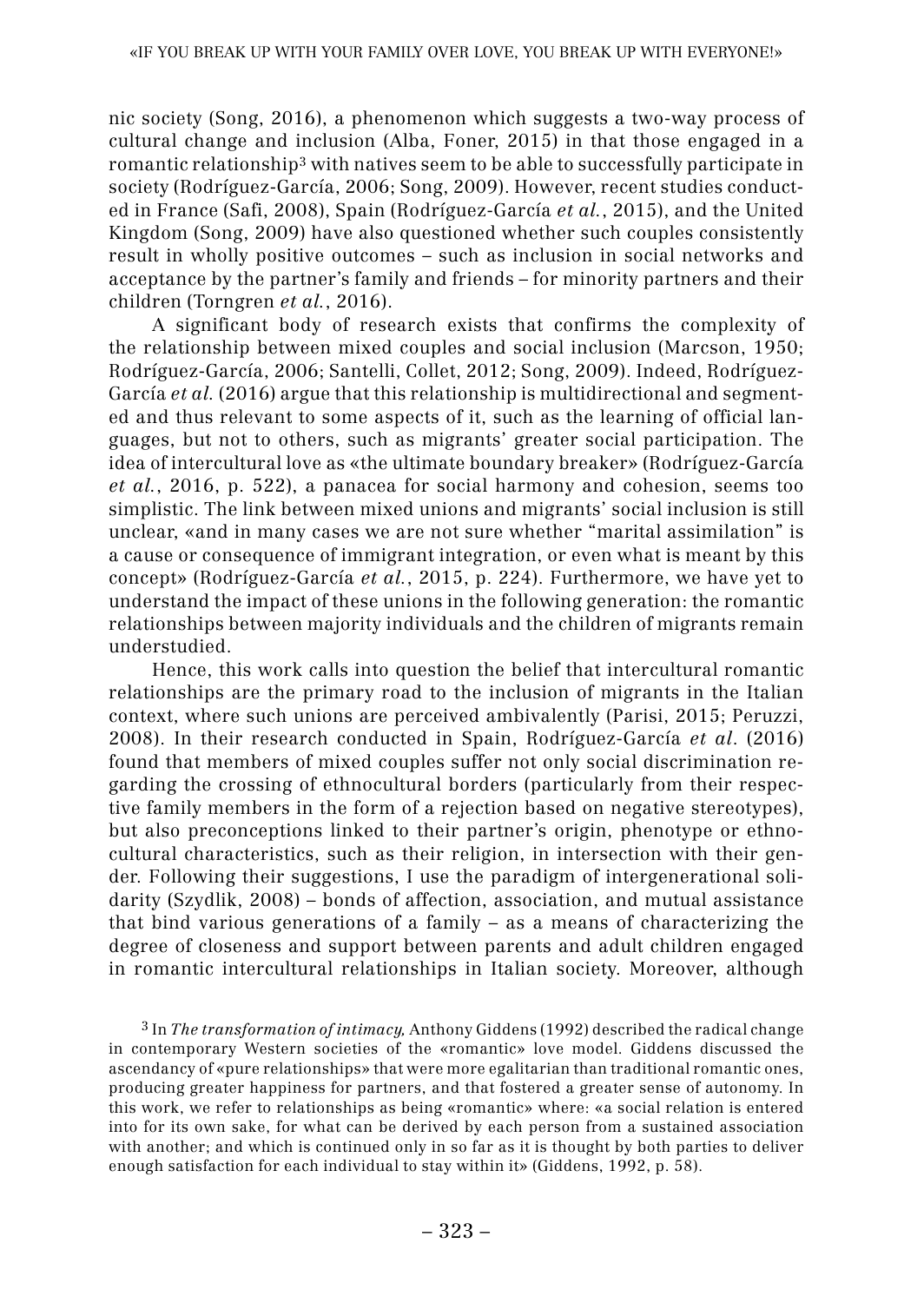intermarriage is a well-established concept in the literature, I prefer to think of these unions in terms of intercultural «mixedness», a more encompassing concept that refers to partners from diverse migratory backgrounds, ethnicities, and religions (Karis, Killian, 2008). I have limited this study to heterosexual couples.

This study aims to analyze a space of daily interactions in affective relationships and their emotional, symbolic and practical aspects, by reflecting upon the complexity of living together in the context of increasing global interconnectedness. This perspective focuses on how young adults construct the category of intercultural couple, what elements they consider relevant in defining equality and difference and what situations they consider favorable or problematic in a loving relationship with someone who is considered – by themselves or by their social context – as «other». In this way, it aims to provide the empirical basis for a necessary, pressing and informed debate about the kind of future society they want to construct (and that young people are already actively constructing), taking into account how cultural differences have become increasingly complex (Tasan-Kok *et al.*, 2013; Vertovec, 2007) and a structural element of contemporary global societies (Wise, Velayutham, 2009). The intensification, on a global scale, of «complex connectivities» (Tomlinson, 1999) is profoundly transforming our social experience, and shows its effects even in the most intimate and everyday aspects of experience. Concepts such as belonging, difference and equality take on more complex and nuanced meanings, and the categories inherited from modernity that we use to make sense of our experiences require adjustment and redefinition as we increasingly occupy «translocal» spaces, i.e., relational environments in which the local is inevitably intertwined with the global (Brickell, Datta 2011; Levitt, Glick Schiller, 2004; Massey, 2005). The space of intimacy, family and friendship does not escape these transformations (Bauman, 2003; Beck, Beck-Gernsheim, 2013).

Ultimately, this article takes into account a «multicultural» understanding of family bonds in everyday settings (Colombo, Semi, 2007), including a consideration of support in practice, which has both a material component, in the sense of giving and receiving, and a non-material or normative dimension (Finch, Mason, 1993). In order to fill a gap in the existing literature on mixed unions, it explores the topic of intergenerational support from the perspective of young adults. The methodological innovation is to use couples' hand-drawn personal networks as stimuli for narration to gain in-depth insights into otherwise-hidden dynamics of social inclusion (Knox *et al*., 2006).

In order to address these questions, the remainder of the article is organized as follows: first, I will introduce the research context and describe the design and methods used, including the personal network narrative strategy; I will then present the results, paying attention to specific cases which I believe best exemplify the overall findings. In the following section, I will discuss the results and reflect upon the significance and limitations of the study.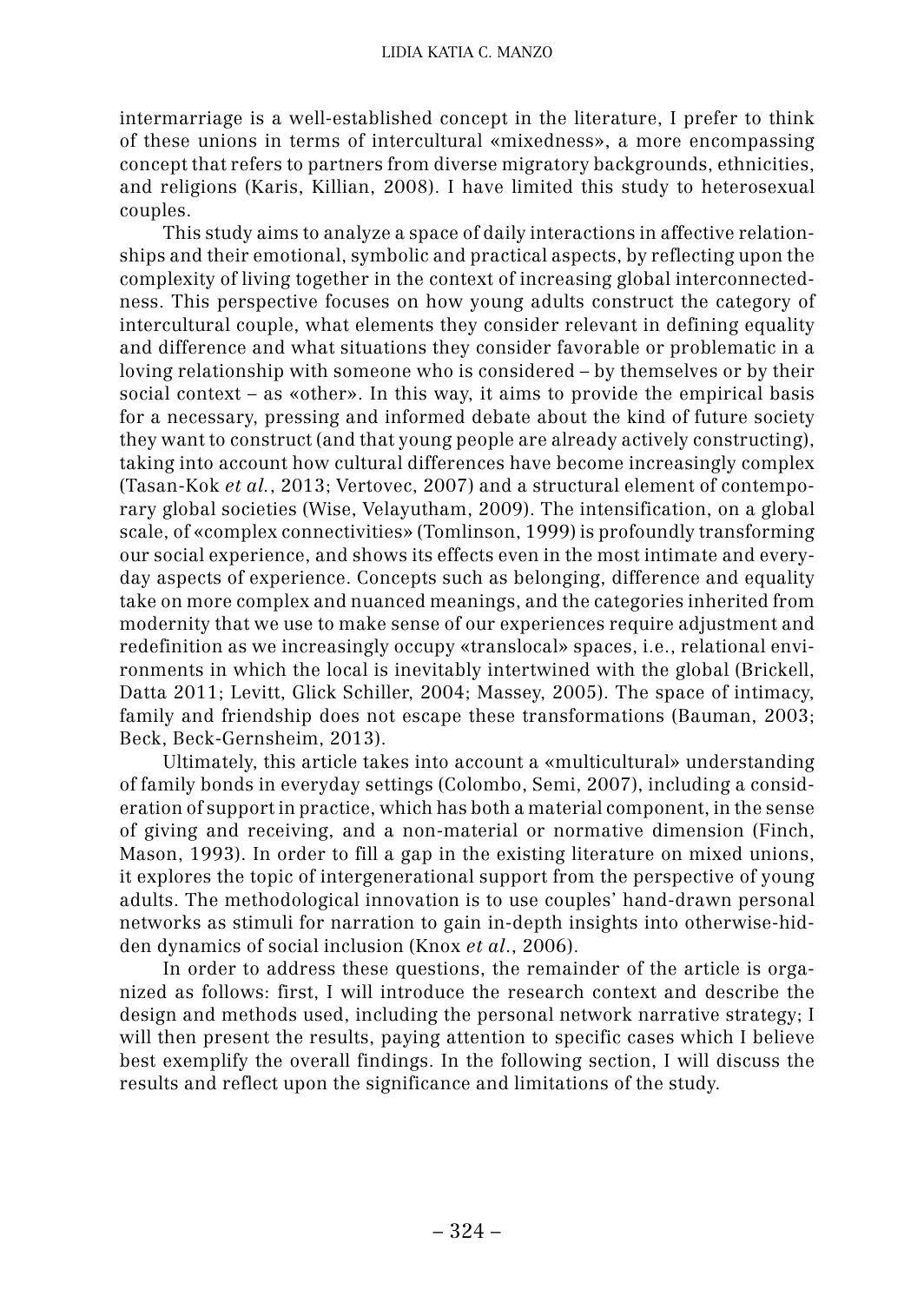## **2. 2. The Italian context**

According to the most recent national statistics, there are just over 5.1 million registered residents in Italy who do not possess Italian citizenship (ISTAT, 2020). The ISMU Foundation estimates that this figure exceeds six million when non-residents are included (ISMU, 2021). If we were to take into consideration naturalized citizens (Italians by acquisition) and the children of mixed couples, we would have to raise the figure by another two million or so, bringing the non-native Italian population or those with a migratory family background to over 12% of the total national population.

In this context, let us now try to consider the statistical-quantitative dimension of mixed unions within the Italian panorama, in order to situate – at least partially – an increasingly growing and evolving phenomenon (Tognetti Bordogna, 2019). Statistical sources, in fact, account for only a portion of intercultural unions formed in Italy: they exclude both marriages celebrated abroad, at consulates or Islamic centers, and the whole sphere of «*de facto* families», that is, common-law relationships not formalized by a marriage contract. According to data from the latest national statistical report (ISTAT, 2019) on marriages and civil unions in Italy, in 2018, 33,933 marriages were celebrated with at least a non-Italian citizen partner, constituting 17.3% of the total number of marriages, a proportion that increased slightly compared to the previous year. This proportion is notoriously higher in areas where migrant settlements are more stable and rooted, such as in Northern Italy. In this part of the country, nearly one out of four marriages has at least a non-Italian spouse. Lombardy alone accounts for the 19.2% of the total number of mixed marriages celebrated in Italy4.

Adopting these points as premises, the research uses the metropolitan area of Milan, which seems to be an adequate urban context, to explore the meanings and practices of young adults' intercultural love experiences in urban contexts characterized by an increasing degree of ethnic and socio-cultural diversity.

## **3. 3. Research design and methodology**

Conducted in the metropolitan area of Milan between 2018 and 2020, this study was part of a larger research project that involved 106 participants and sought to explore the meanings and representations of the romantic relationships of young adults (aged eighteen to thirty-five) where one member of the couple is a foreigner (Colombo, Manzo, 2021; Manzo, 2020). The project was designed with a constructivist perspective that considers cultural difference and the idea of interculturality not as *a priori* data, but analyzes the meaning that individuals attribute to these terms and how this orients their practices and the meanings they attribute to the situations in which they find themselves acting. Adopting an intersectional approach (Colombo, Rebughini, 2016; Crenshaw, 1989), the research examines attitudes and practices toward intercultural love without considering young adults as a monolithic category but instead analyzing how

<sup>4</sup> Source: author's elaboration on ISTAT 2018 data, online at: http://dati.istat.it/.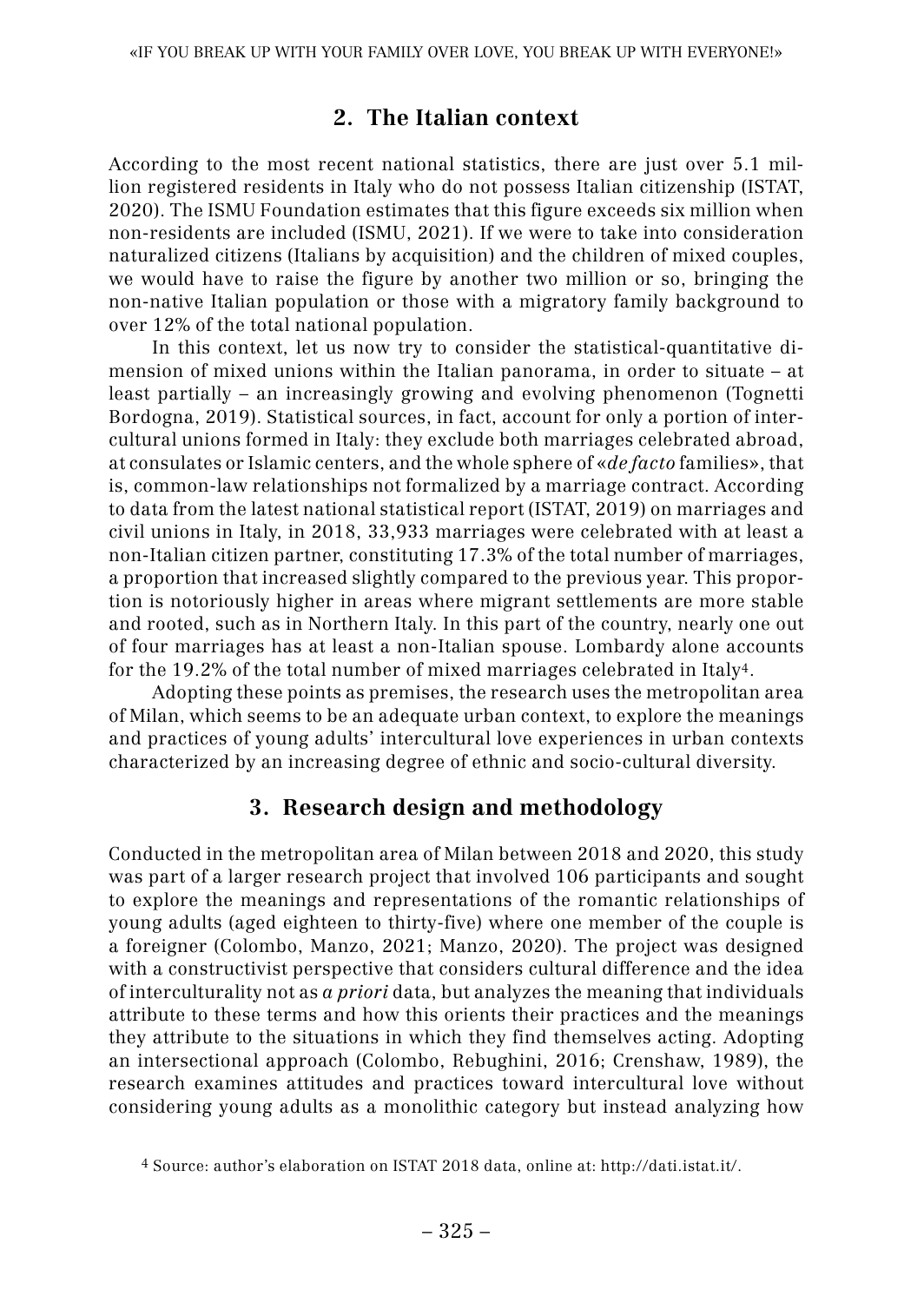different social backgrounds, defined by the intersection of gender, education, ethnicity and life stage affect the ways in which young people interpret and use cultural difference in the relationships as couples, in their relationships with their surrounding relational circles and with the communities in which they live, expanding or restricting their agency and ability to construct new forms of sociality. The study comprised two different phases. In the first phase, which ran from 2018 to 2019, we carried out 13 focus groups with 102 young adults where we explored more generally young adults' attitudes towards intercultural romantic relationships. In the second phase, which ran from 2019 to 2020, we conducted an in-depth ethnographic investigation of intercultural couples' experiences with fourteen young adults in exogamous unions (heterosexual marriages and common-law relationships between native Italian individuals and the children of migrants). For the purpose of this article, I will focus only on the second phase.

Participants in the ethnographic study were recruited during the initial focus groups or through personal connections, social networks, and third sector research partner contacts in the metropolitan area of Milan. The participants with a migratory background were selected from a wide variety of countries of origin, as I was interested to explore the commonalities and specific variations of intergenerational support experienced by intercultural couples in Italy5. A study of this scale is not designed to reach statistical representativeness (Bott, 1957); rather the aim was to explore in detail everyday experiences and decision-making within the intercultural romantic relationship. The total duration of the seven couples' participation in the study ranged from six to twenty-three months, and sometimes took place over two or three periods lasting three to four months and separated by intervals of around four months6. During these intervals contact with participants was maintained using written and oral methods (e-mail, text messages, telephone and video calls) or in person (during public events or informal meetings).

The methodologies applied a mixture of traditional and innovative ethnographic techniques. This included interviews with couples, observations of their everyday activities (both at home and/or outside, e.g., during mealtimes, children's playtime, *apéritifs* with their friends, outdoor walks or more formal cultural events involving mixed couples); and participatory tasks (e.g., sketching and discussing personal networks and narrated family photo albums). Researchers who use ethnographic interviews are both participants and observers. This method highlights the ways in which the interview situation constitutes a site of meaning construction that emerges out of the immediate interaction, but also of the on-going relationship between interviewer and interviewee. Concern with this relationship

5 Previous research on mixed or intercultural couples in the Italian context has tended to focus on unions formed by the majority population and a single country of origin, and/or ethnic group or religious background, predominantly Black/White or Catholic/Muslim (Bertolani, 2001; Cerchiaro, 2019).

6 See the work of Hall (2016) for a similar approach on ethnography with families.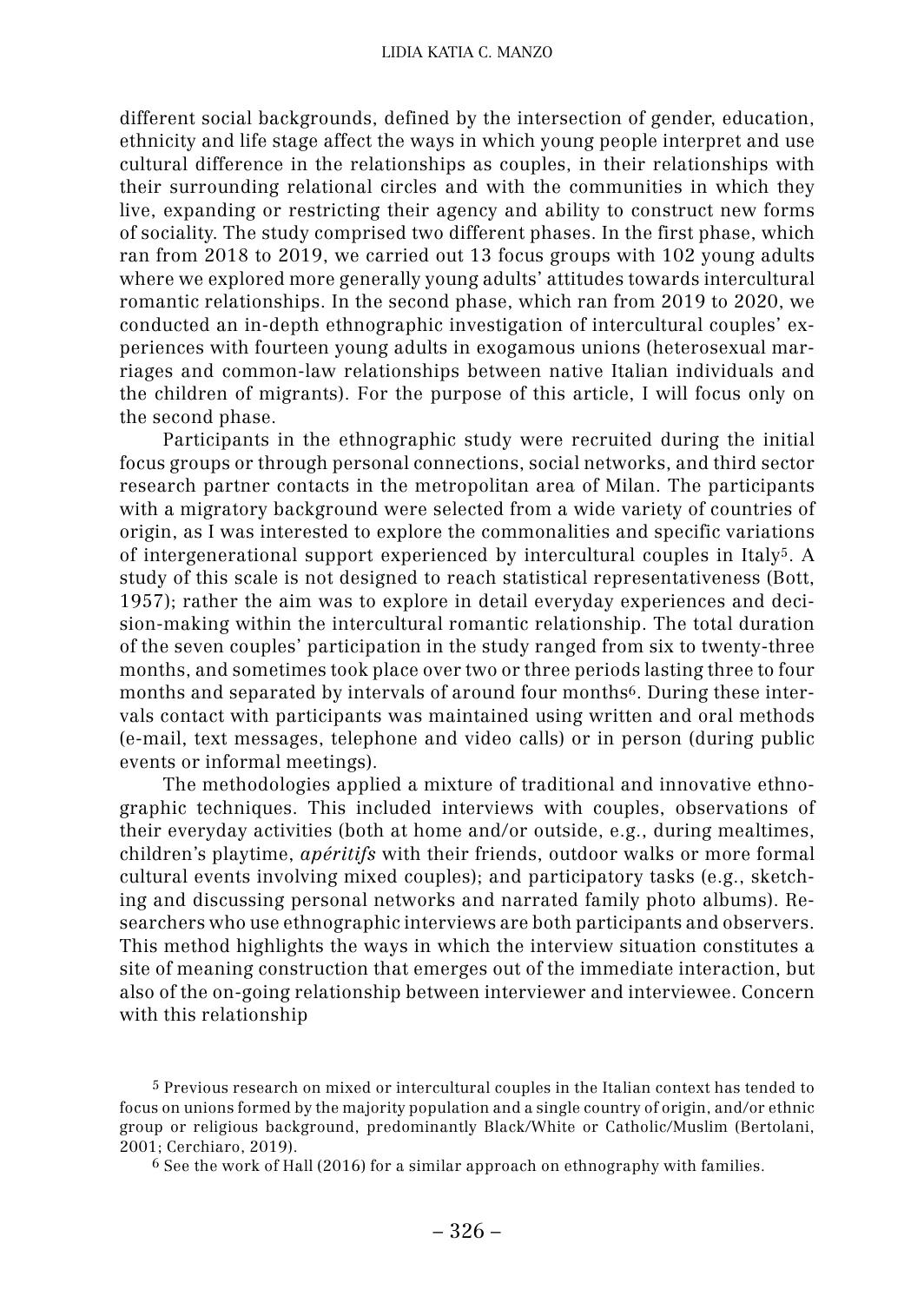«Emphasizes the time invested in developing, through repeated contacts and multiple interviews over time, a genuine relationship involving mutual trust among the participants and mutual interest in the research project» (Sherman Heyl, 2001, p. 379).

Furthermore, I interviewed each couple together7. Though aware of the limitations involved in terms of positionality and couple dynamics, I believed that observing the couple in a joint interview was appropriate, since decisions about family support are usually reached at the household level.

Regarding the couples' characteristics, in four cases it was the woman who had a migrant family background, while in the other three it was the man8. Four out of seven couples had children, while most of the partners were university graduates (nine out of fourteen). Finally, the average age of the participants was thirty-one years old.

The interviews covered the biographical and partnership history of each intercultural couple, the intentions of having a first (or an additional) child and the experiences of parenthood. They also gathered details about daily life practices, family-related attitudes, general values and life goals. Most important for my purpose here, the interviews explored the respondents' social relations in depth and collected information on kin, friends and acquaintances considered significant for the couple. The term «significance» was specified in relation to the intergenerational support exchanged with the couple. Using a think-aloud technique during the interview, I asked the couple to clarify ways in which their network members provided support at a practical level (*assistance in everyday life*), emotional level (*assistance when feeling troubled*) or economical level (*assistance when in need of financial help*).

The interviews were conducted during different sessions at the participants' homes<sup>9</sup> and took, on average, eight hours. They were recorded in their entirety, fully transcribed and analyzed with the Atlas.ti software package. An information sheet and a consent form were given to participants prior to conducting the interview, and anonymity was guaranteed.

In an effort to collect richer data on the dynamics of intergenerational support for intercultural couples, the study also combined interviews with the collection of personal networks using paper-and-pencil techniques (Hogan *et al.*, 2007; McCarty *et al.*, 2019). Network methods are used as tools to answer social and anthropological questions (Sanjek, 1974), as metaphors for understanding forms of social relations (Knox *et al.*, 2006). Personal network analysts usually study small samples to elicit information about network members and their ties

7 Interviewing household members together offered an opportunity to observe how members of a couple negotiate and produce their collaborative account for the interviewer, which can provide insights into the dynamics of the household that would be otherwise difficult to identify in a one-to-one interview (Valentine, 1999).

8 Overall, the countries of origin were China, Taiwan, Bangladesh, Singapore, Egypt, Cameroon and El Salvador.

9 During the first phase of the Covid-19 lockdown in Milan, two interview sessions were conducted online through Zoom video conferences.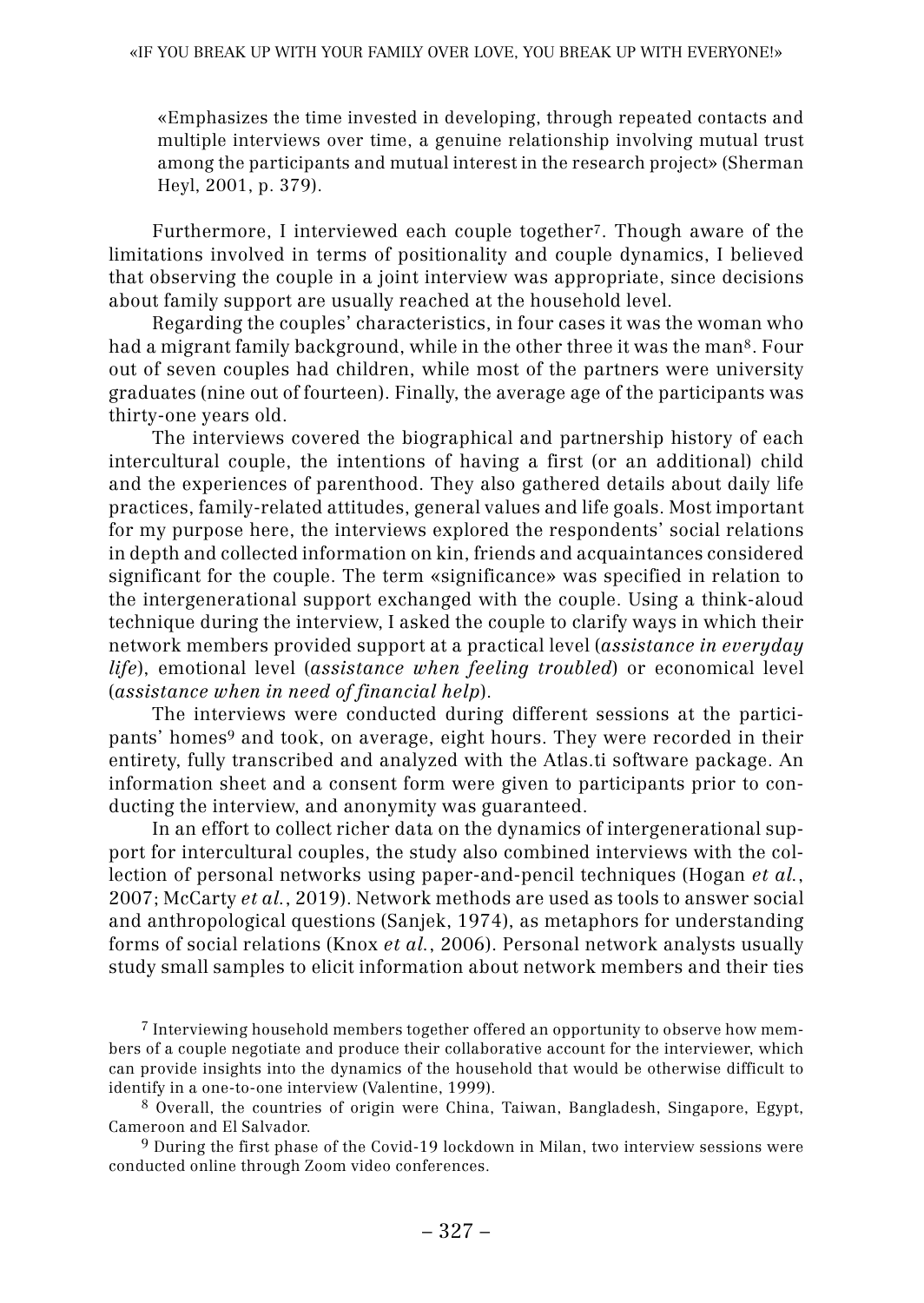to the respondents. Although these analyses can be wide ranging10, what is crucial for this study is that they provide a way to show how social support flourishes in personal communities, to provide important network capital through specialized ties (Wellman, 2007, p. 350). While network maps are usually used to present data findings, an alternative use in data collection applies real-time, rather than *ex post*, visualization by asking respondents to directly draw a map, freely or in some structured way (Hollstein *et al.*, 2020). A personal network sketching activity was then organized to provide the couple (*ego*) with a cognitive resource to recall data (*alters*) on their relationships. According to Hollstein *et al.*, visual interfaces that assist participants seem to be promising tools when used in qualitative research and can serve as a «narration generator» (2020, p. 2) and a «trigger for reflection and discussion» (Dobbie *et al.*, 2018, p. 212) regarding relationships to alters (Bernardi *et al.*, 2007). Furthermore, such visual forms of methodological inquiry (Reyes, 2016) have also been appreciated as empowering participants to reveal what is hidden in embodied knowledge and thus taken for granted (Manzo, 2019). In practice, I asked couples to visually represent themselves at the center of a blank sheet of paper. The only instruction provided was to position more important persons supporting them closer to the center and less important persons further away. I also brought a variety of colored pencils and sticky notes to facilitate their creative expression. The drawings led the couples to explain in detail the significance of the previously indicated persons. Used in this way, the emerging personal network generated narratives in an unstructured manner, allowing participants to follow their own system of relevance.

In terms of positionality, my public reputation associated with the recognition of the urban citizenship rights of the children of migrants at the city level, and particularly, my involvement as an activist in campaigns against the stigmatization of the Milanese Chinese community (Manzo, 2017), was central to the ethnography, in terms of gaining access to the couples' homes and, subsequently, providing a prolonged insight into their intimate lives. All the families acknowledged feeling comfortable with my presence, specifically as an adult woman, in their homes. This comfort and trust formed a degree of reciprocal care and concern that served to strengthen our relationship. This often extended to our own children playing together while we were engaged in conversations about childcare (from when to stop breastfeeding, weaning strategies or educational methods) or about a variety of other diverse topics from the latest ethnic restaurant in the city to a recent film at the cinema, from buying a family home to perspectives on future careers. Even though becoming a family member was almost impossible as an «outsider», this level of intimacy helped the couples «to place me in their lives» (Hall, 2014, p. 2180), and served to balance out the power relationships (Moss, 2002).

In the following section, I will present the results from the study, paying particular attention to those cases that I believe best exemplify the significance of the research.

<sup>10</sup> The purpose of this Special Issue is to shed more light on this.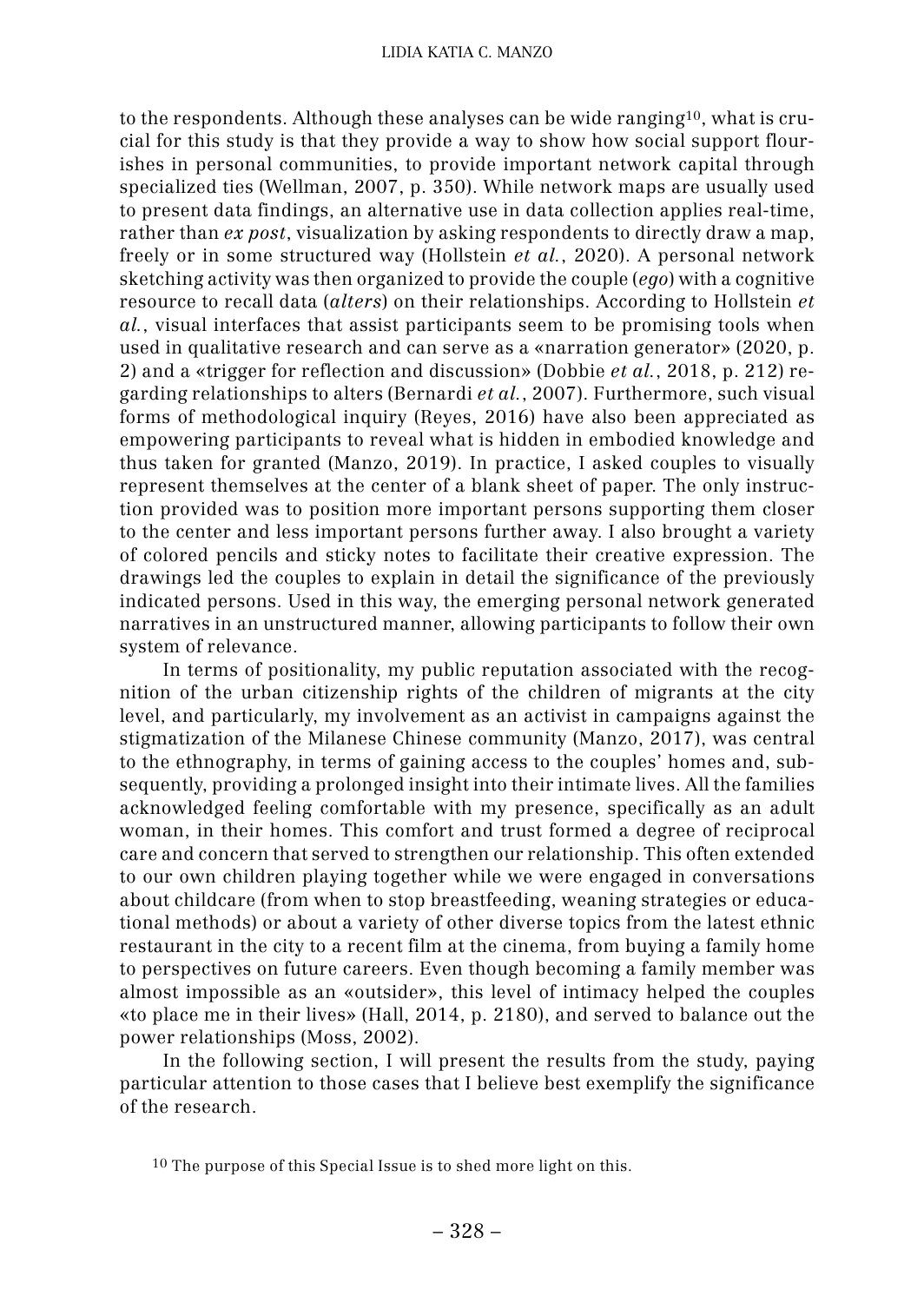## **4.4. Understanding intercultural couples' networks of support**

In order to reflect on the most relevant research outcomes of the intergenerational dynamics of support for intercultural unions, I have selected three couples11 and will analyze the ethnographic accounts of their personal networks. First, I introduce them by putting to the test the unconditional love and enduring solidarity that commonly characterize family bonds, that is, by examining the moment in which they «reveal the truth» about their intercultural romantic relationships to their respective parents. Second, parental prejudice/rejection or acceptance of the intercultural couple is then discussed with reference to the narratives of couples' networks of support.

### 4.1. 4.1. How I told my parents about my romantic intercultural relationship

Despite the fact that intercultural couples are a global phenomenon (Beck, Beck-Gernsheim, 2013), it can still be hard for the families of those in intercultural relationships to accept something that is so different to them. The impact of mixed unions, in fact, does not only affect the couples' parents, but also their extended families, peers, friends, and community of reference.

This is the case of Jin and Davide. Jin is thirty-five years old and organizes events for an Italian-Chinese institution. She was born in China, and at the age of three her parents brought her to Milan, where she attended school and earned a university degree. At the age of twenty-three, she left her parental home and went to live with a friend because:

Jin: «I couldn't take it anymore [...] with my parents, with my family of origin, with my culture of origin!».

Eventually, in a local coffee shop, she met Davide, born and raised in Milan by a Neapolitan family, and now thirty-nine years old and running a tobacco shop, and they have remained together ever since. Jin tells me about how her ethnic community sets specific expectations for women:

Jin: «Until eighteen, you absolutely cannot be with boys; you have to study. After 18, you have to immediately get married, try to be fertile, and have children. At twenty-five then, with your Chinese husband (preferably from the same area as your family), you can open a business – any business – and become rich. Social redemption. And then you can send your children to the best schools in Italy, even if we don't know where these are, but whatever. So these are pretty specific steps. Later on, the couple breaks up, and at 35 the man finds himself a lover. This is a bit of a pattern for a lot of my cousins».

<sup>11</sup> A «diverse case» method selection strategy was employed to access the maximum number of networks of support variance among the seven participating couples (Seawright, Gerring, 2008).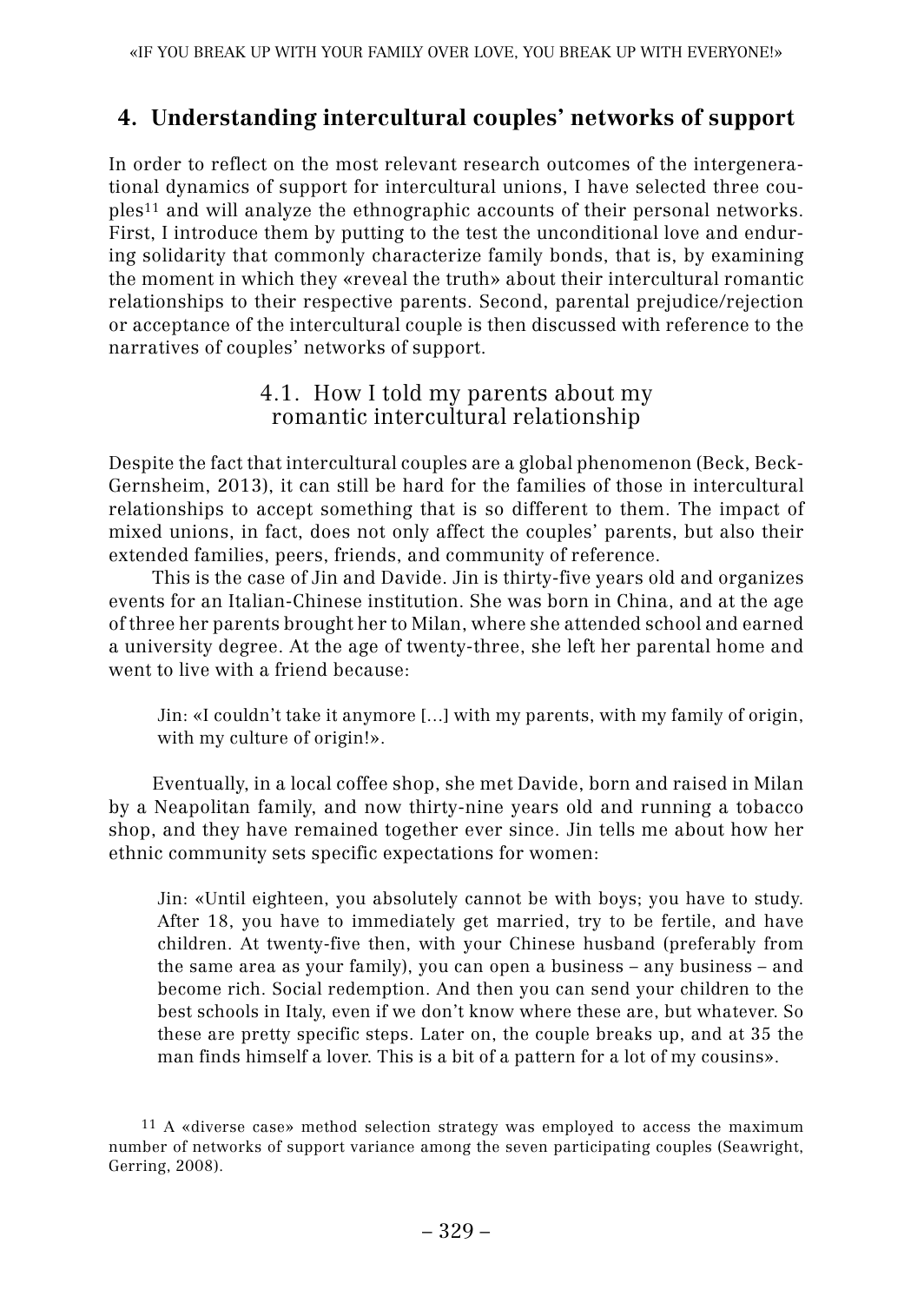Jin smiles, admitting that the description is a bit stereotypical but hinting at how common it is for many children of Chinese descent. Being thrown out and losing familial love were also common fears and experiences among partners who belong to a minority ethnic community, as Jin explained:

Jin: «It's not only the father. It's a whole patriarchal, male, chauvinist social system brought over from China [...] If you break up with your family over love, you break up with everyone!».

As parents communicate prejudice against intercultural relationships, their negative opinions produce constraining tensions for the couples (Bell, Hastings, 2015). They create anxiety for both partners; they heighten «ethno-cultural» difference and position intercultural romances as tainted with stigma:

Jin: «There's a real lot of prejudice, especially among the [Chinese] community towards the outside, not only Italians towards Chinese but also Chinese towards Italians. So many Chinese girls of my age, in their thirties, who are married to Italian guys have had to struggle, some a little more and some a little less»

Interviewer: «What was wrong about Davide for your family?»

Jin: «Well, he wasn't Chinese for a start. My family always thought, and still thinks, that he doesn't understand me or that anyway he doesn't want to understand. They don't accept us. And this comes from the fact that, basically, my family feels inferior because they are part of a minority community in Milan. What's more, he doesn't speak Chinese. There are facts, concepts, and means of communication that don't get understood»

Disclosing their intercultural love story to their family members tended to bring «choice» to the center of awareness:

Jin: «It's like a life choice: "I don't want to follow in my parents" footsteps. I want to find another way».

Joris and Valeria, on the contrary, represent a very different story of family inclusion. Joris is thirty-five years old and arrived from Cameroon when he was seventeen. Initially, he lived in an institution for non-accompanied migrants that allowed him to learn the Italian language and receive a professional education. For a few years, he fulfilled his dream of working as a professional soccer player, but he now works as a project manager. His partner, Valeria, thirty-five years old, is from Milan and works as a filmmaker. They have been together for fifteen years and have a three-year-old son. They tell me that they met at McDonald's, when Joris worked there, and that they met again by chance in a Milanese club in the early 2000s, where they danced to hip hop. It was there that they got to know each other for the first time and decided to get together. Valeria's family has always accepted him without any issues, even though she admits that if he had been Muslim, they might have encountered more problems: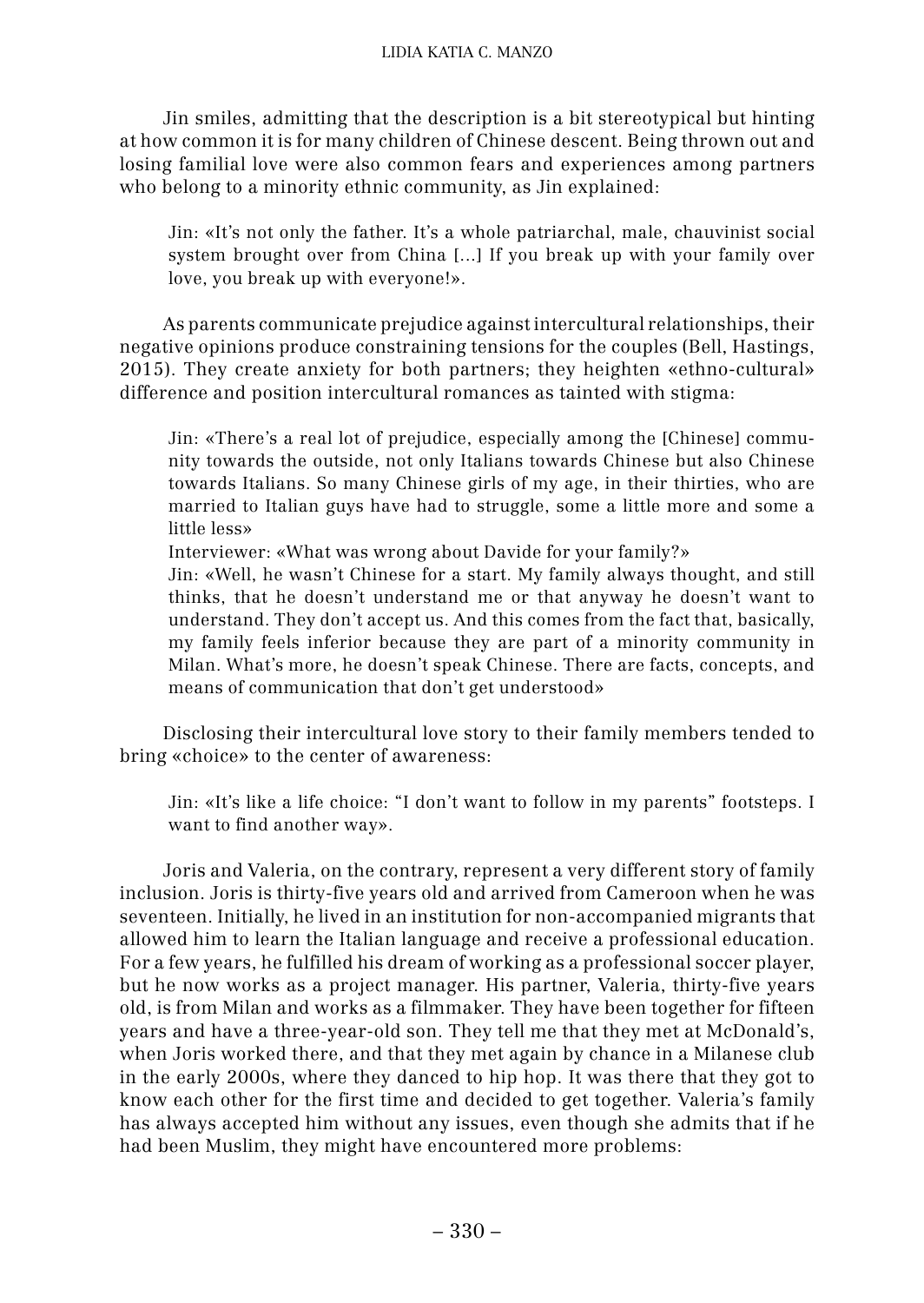Valeria: «It took me a while to introduce him, but my parents already knew that I was dating this guy and then he came home. But I knew it would not be a problem. I mean my family is an open family from this point of view. To be honest, it might have been a problem, if he had been Muslim, but not so much for religious reasons, more for the way women are treated in Muslim culture, or at least what we know and imagine this to be».

Joris seemed to share this feeling of inclusion:

Joris: «Yeah, I'll tell you the truth, I never thought I was different. Her mom never made me feel different, so I always really got along with her family, her friends, and that was it, basically. We really did a lot of things together!».

Finally, Tarik and Serena offer another perspective. Tarik is twenty-eight years old and arrived with his family from Bangladesh when he was eleven. He has been together with Serena for more than four years and about a year ago they moved in together. Both graduated and met during a tutoring project at the university. At the beginning of their love story, Tarik hid their relationship from his family based on the apprehension that rejection would have followed its disclosure:

Tarik: «I would often have to change direction or hide myself when I saw some other Bengali who surely knew my father [...]. Which is to say that I've only got one Bengali friend [...]. In actual fact, as he had also grown up in Italy, he accepted immediately the thing [the relationship], unlike the other Bengali adults. I feared their judgment the most because they tend to gossip and talk behind my back. They immediately think in a negative way, so I hid Serena a bit at the beginning. I didn't want to be seen!».

The opposition of the family of origin to the intercultural relationship of the children can take many forms: from maintaining distance to the attempt to procure alternative partners, up to and including a genuine refusal of any form of relationship. Listening to the experiences of the couples interviewed, it would seem that one of the parents' greatest fears is represented by the collective pressure of the communities of reference that contribute precisely to reify the mechanisms of the production of (ethnic and socio-cultural) difference. Tarik explains to me how much his parents value respect for their ethnic community:

Tarik: «I mean, this image of respectability is lost if word gets out that I am with an Italian girl [...]. Everybody knows everybody. Everybody knows everybody's business, and so there is also psychological pressure from the Bengali community: "Ah, look I saw your son hand in hand with a white girl. Make sure your son doesn't get ruined". And my father, practically every day would hear these comments from people coming to the store. And more and more relatives would say, "Hey, when will you marry your son? I have a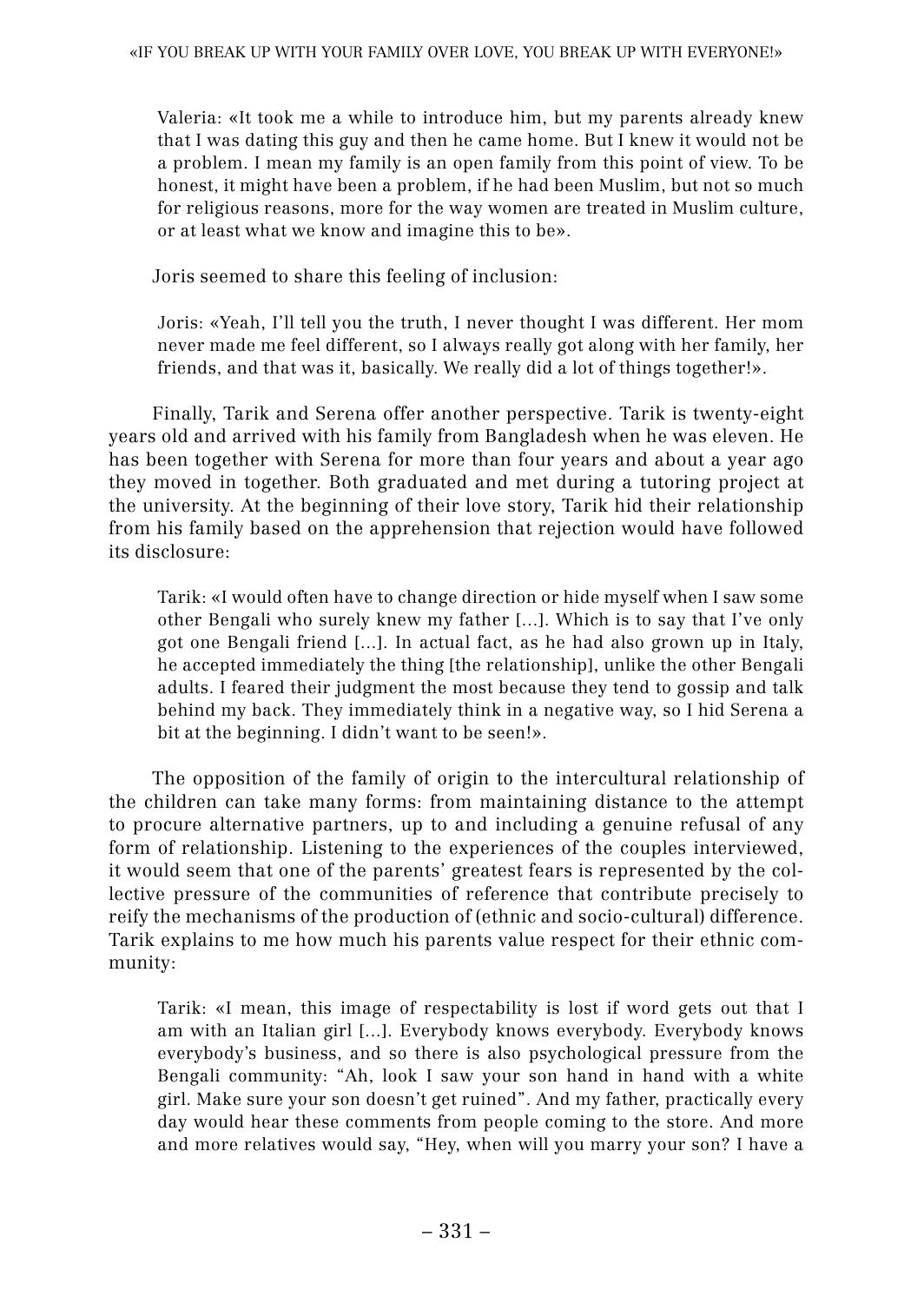proposal. I know a good Bengali girl, she's religious". And then my mother would say, "Look, I found you a good Bengali girl, she's religious". And so it is difficult to keep going. I had a hard time resisting all this pressure from my parents, from the community, and from relatives».

Despite this social pressure, Tarik tells me that, at some point, he decided to «stop playing» and confront his parents, who nearly disavowed him:

Tarik: «They took it a bit hard, and even now, after four years, they are still struggling to accept the idea. But […] my mom, in the beginning, thought it was a joke. But when she realized I was serious, she started screaming and crying. She told me she couldn't believe it. She said she hadn't raised her son like that: "You've let me down!"».

Serena had also been afraid, albeit less severely, to reveal her romantic choices to her parents. She recounts that she and her two sisters had spent their adolescence listening to their parents' «educational mantras»:

Serena: «You can bring home to us anyone, everyone, except a Muslim».

Women are usually subject to much more oppressive and intrusive forms of control over their dating choices by family and friends than it is the case with their male peers. As evidenced by the outcomes of the first phase of this research through focus groups, our young participants believed that relationships in a mixed couple were more problematic for girls than for boys. This was justified through a supposedly «natural» tendency of parents to be more protective of their daughters, who were implicitly considered weaker and less equipped to deal with problematic situations generated by a partner or his family that tended to impose its own rules and values (Colombo, Manzo, 2021). Interestingly, however, Serena's family, after an initial prejudice, operated a «normalization» of the figure of Tarik based on a «scale of diversity» (Varro, 2003) that re-categorized his religion (Muslim) and skin color (he is not African) as something less dangerous or disconcerting:

Serena: «I told them right away that I was with a guy who wasn't Italian but was Bangladeshi. "Ah, so what's his religion?", "Muslim", "Hmm, okay. Well, not to worry". Then they started saying, "Well, at least he's not Middle Eastern. He's not African. All in all, it's a sure thing!". It was a bit comical, but it made me think».

Similarly, Serena strategically used to her advantage the fact that Tarik presented himself as a typical Western guy, but more importantly that he had a medical degree and would soon become a physician, substantially ameliorating the parents' initial feelings of dismay: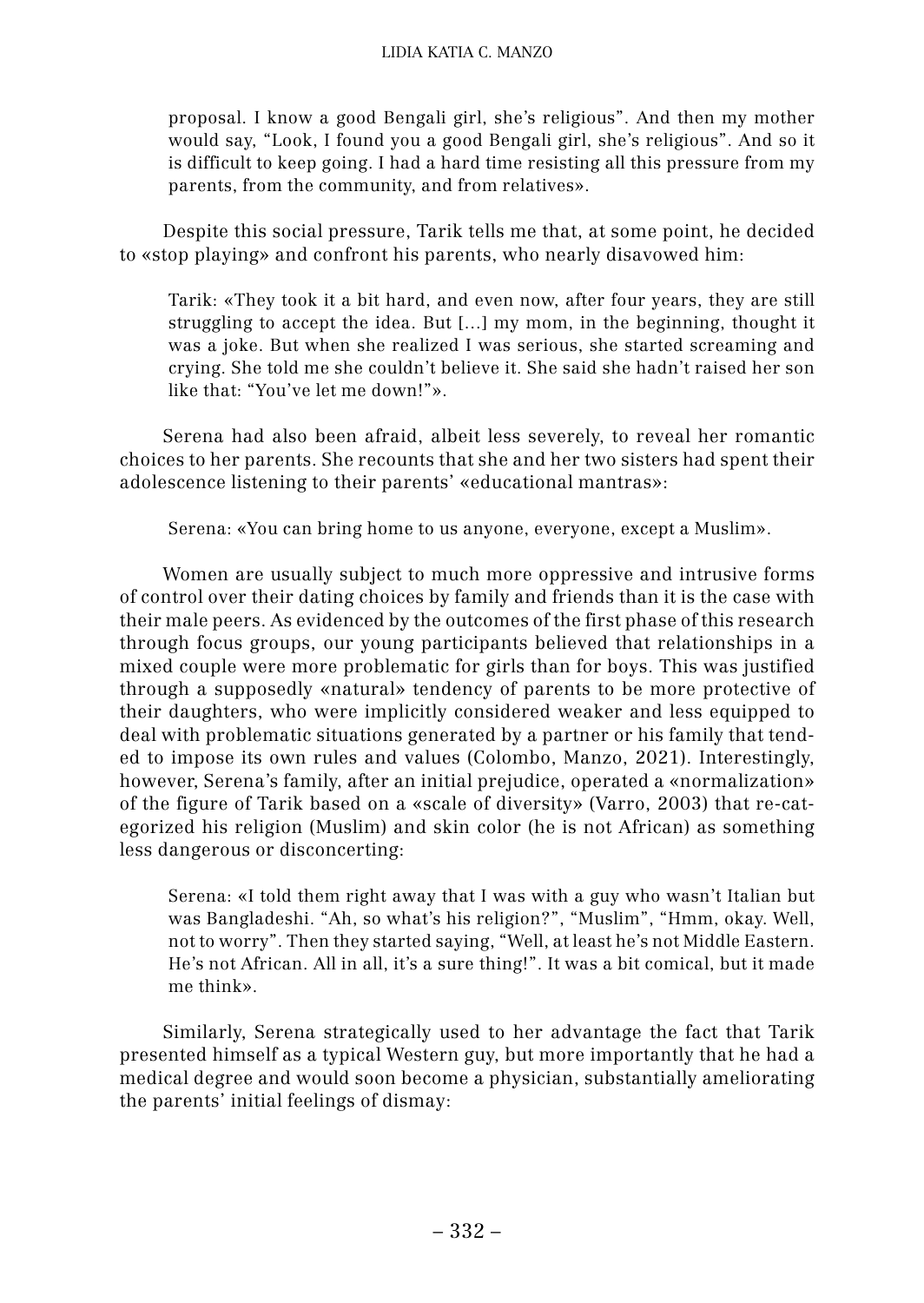Serena: «Anyway, he dresses like an Italian and speaks the language very well. So when you meet him, you can only think well of him. However, at the end of the evening, after the shock, they were able to say, "If you're happy…When are we going to meet him?". So, let's put it this way, there was a bit of a twist».

The impact of these intercultural love disclosures to parents calls into question the enduring solidarity usually associated with family relations. As I will discuss in the following section, encountering social disapproval from one's family can strengthen the intercultural relationship against discrimination and may ground the couple's personal network of non-kin relationships, which are guided by feelings of affection and shared history.

## 4.2. 4.2. Grounding personal network in (intercultural) love

«Intergenerational patterns of assistance flow mostly from older generations to younger generations within a family» (Bengtson, 2001, p. 7). However, the same cannot be said about the narratives of the exogamous/intercultural couples interviewed. Bringing relatives, partners and friends12 together under a single concept offered intercultural couples a way to build their network of support by crossing kinship lines. Intercultural couples who were distant from their families of origin chose to model their personal network of support based on relationships of love and affection. For example, the drawing in Figure 1, showing Jin and Davide's personal network (depicted in the center as a sofa), visibly represents their intention to put a clear distance between their respective families (Jin's parents are further away from everyone in the lower right corner; Davide's mother is a little closer), while Jin's sisters and one of Davide's aunts are very close. Marta, positioned in the upper right corner like a planet with a dotted orbit, is Jin's best friend and has always supported their love story emotionally and materially. When Davide asked Jin to marry him seven years ago during a vacation in Bordighera on the Ligurian coast, they were staying at an apartment Marta had lent them. Three years later, when their son was just five months old, she gave them the apartment again to allow them to spend a summer together with the baby. They call this apartment «the house of love» because, although it is not their property, it is a place that has held many happy moments:

Jin: «It's my best friend's house, it's a family home».

Family opposition to mixing sometimes decreases over time, as in the case of Jin's Chinese parents, who gradually showed a degree of acceptance of the relationship after their first male grandchild arrived:

Jin: «On Saturday afternoon, I'm at work, so we go to my parents' house for lunch with the baby. I leave him there and go to work. I come back, and so

 $12$  Defining the concept of «friend» gives rise to an important empirical challenge. For the purpose of this study I decided to use the definition of my participants (Bott, 1957, p. 294).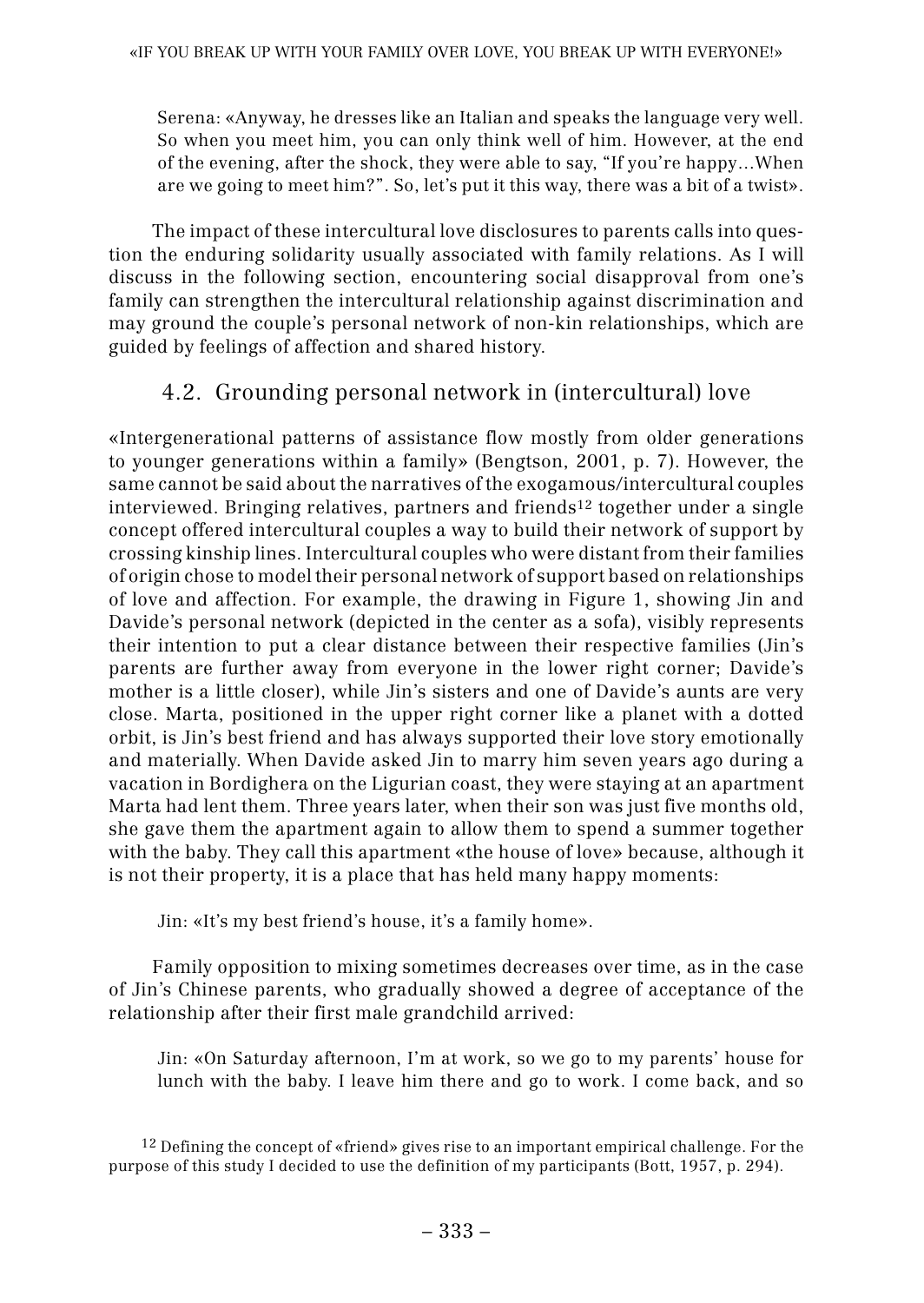we end up having dinner together [...]. I avoid going to my parents' house too often, partly because the wounds still remain. Until recently, if my father raised his voice, I would have moments of... I go back [to when I was] ten years old... and then because it's good to see them but only in small doses, once a week!».

On the other hand, their son negatively restructures the couple's relationship with Davide's Neapolitan family:

Jin: «My solution was to erect a wall. You know why? My view of his family changed. Before, for me, it was the perfect, ideal family that I absolutely wanted to be part of! [...] Until the pregnancy, my mother-in-law was always very nice, and I thought "Finally, I've arrived in a family and can say that I'm… one of the family". [...] I have to say that the demonstrations of affection struck me very much. The Chinese are never very… open. They don't externalize feelings» Davide: «Let's say that my mother, as a good Neapolitan, is very suffocating at a family level, very suffocating…» Jin: «But, you know, Italian suffocation and Chinese suffocation are two very different things. I mean Chinese suffocation is very obvious. It's direct. You have to do this; you don't have to do that!» Davide: «The Italian one is more devious» Jin: «The Italian one is more devious, yes, it's true» Interviewer: «How is the Italian one conveyed?» Jin: «It works through… affection, the blackmail of affection, like: "if you don't do this, I'll die!"».

Even though Jin and Davide have not been fully «kicked out» by Jin's Chinese relatives, their experience of parental rejection has involved the withdrawal of family support. Jin was denied her dowry when she married an Italian man, which is unusual according to the norms of the intergenerational transfer of assets among Chinese families and which she continues to recall with resentment during our discussion.



FIG. 1. Personal network map hand-drawn by Jin and Davide. Source: Author.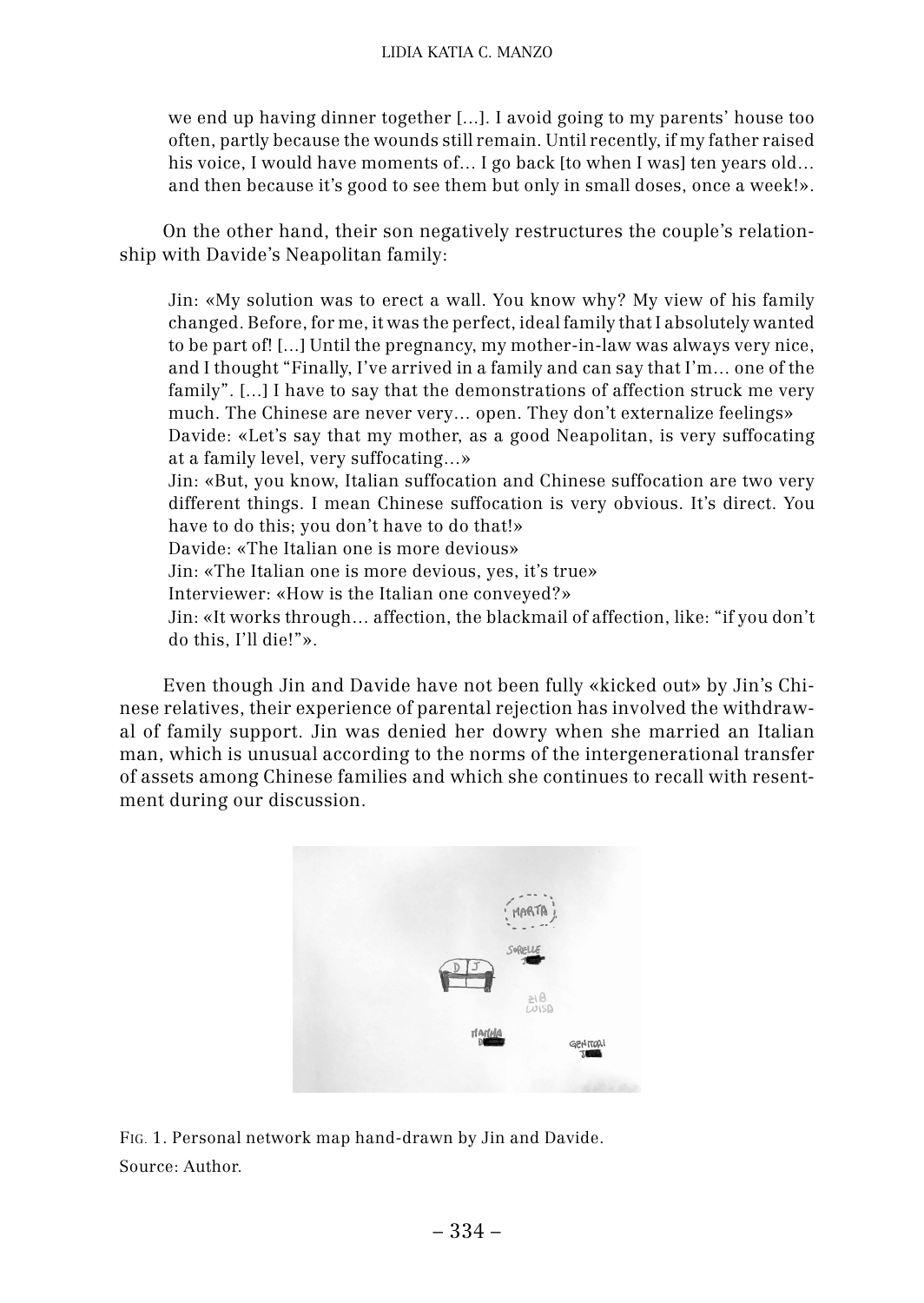On the contrary, as highlighted in Figure 2, Valeria and Joris' personal network clearly represents a rich combination of family ties. Interestingly, without any suggestion from me, they adopted a convoy model (Kahn, Antonucci, 1980), mapping their network in a concentric-circle diagram. They described this as a planetary system containing various orbits (they represented themselves as «Mother Earth» at the center of the sheet, in reference to the spirituality that Joris practices). Their closest and most important persons were positioned in the inner circle. Here we find the sisters of Valeria and Joris, who provided significant and consistent emotional support to the couple, but especially Valeria's mother. She has been the greatest source of support for the couple throughout the years, offering practical support by hosting them in her apartment for an extended period when they could not afford anything else, thus facilitating their saving, and by babysitting their son every afternoon after school. She offered financial support as well, gifting them money when they needed financial assistance and helping with the deposit and mortgage repayments on their current apartment. Finally, she offered moral assistance by expressing consistent support for the well-being of their relationship.

Similarly, Valeria's father helped the couple financially, while her brother employed Joris when he was out of work. The geographical remoteness and financial situation of Joris' family of origin in Cameroon did not allow him to position himself «close» to them in terms of practical day-to-day or financial support, yet a fair number of friends are in the second «orbit», where they are remembered for a form of practical support related to moving, decorating, and furnishing their home and lending money in case of emergency.

As we have seen, kin and non-kin relationships provide different structures and functions for individuals. Kin relationships are generally more stable across the life course and more strongly motivated by normative expectations for contact, affection, and assistance (Finch, Mason, 1993). However, intercultural couples who, in light of their romantic choices, lack kin-based support networks, may choose to privilege non-kin ties in order to maintain autonomy. This was the case with Tarik and Serena, who considered kinship an extension of friendship rather than viewing the two as opponents. They chose friends with whom they shared similar couple histories, practical or emotional support, and other means of enduring solidarity. The narratives of their personal network centered people who are «there for them», friends they can count on practically and emotionally. Such friends express their care for the couple materially, in the form of financial support or other services such as preparing meals, lending clothes or books, moving furniture, and offering nonjudgmental emotional support: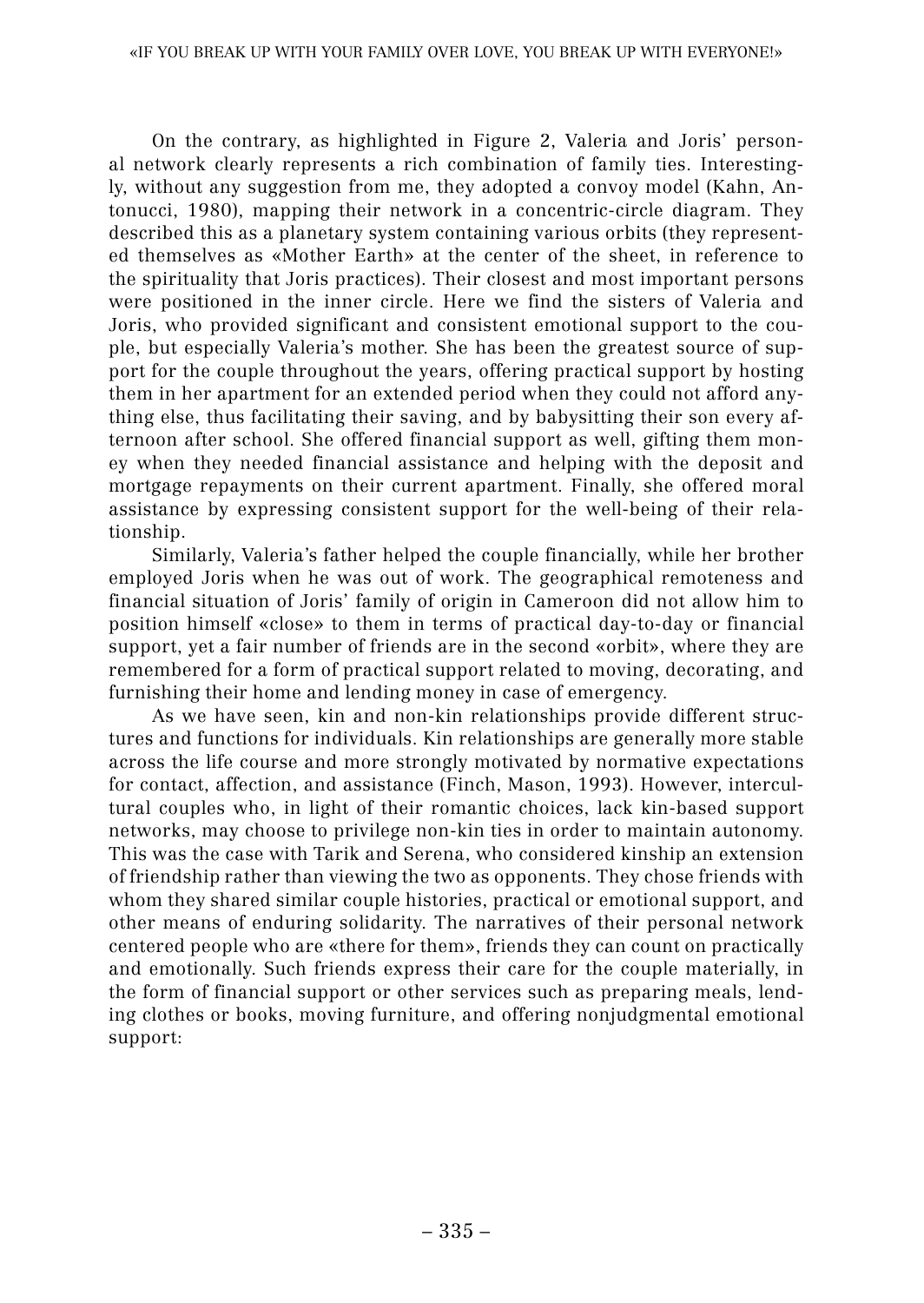

FIG. 2 Personal network map hand-drawn by Valeria and Joris. *Source*: Author.

Serena: «My roommates were there for me through and through. They were very supportive. Chiara was my roommate, and we had an agreement that she would leave when Tarik came over… and we wrote our thesis at the same time and we helped each other a lot. Rudi was the person who took care of me the most. He used to cook for me, for example. Nina is my friend from Barcelona, and she is a very open person, very welcoming, and I always felt like I could confide in her about everything!».

On the margins of their drawing, we find their two families of origin, both positioned as significant but not all-important. This conceptual distance aligns with the couple's choice to live in a different city from those of their respective parents.

Serena: «We needed to see what the relationship looked like from outside all these logics and dynamics, that is, to see what being alone together looked like, because in the lead up to moving away, it had got to the point we were just thinking about relationships and families and nothing else: in short, we were getting a little lost»

Tarik: «Yes, at a certain point, I said, "Enough, I can't live like this anymore" [...]. It felt like we were on Big Brother, like we were being constantly observed. And I would come home and start arguing with my parents – almost every night! So I decided I'm going to another city to finish my medical studies and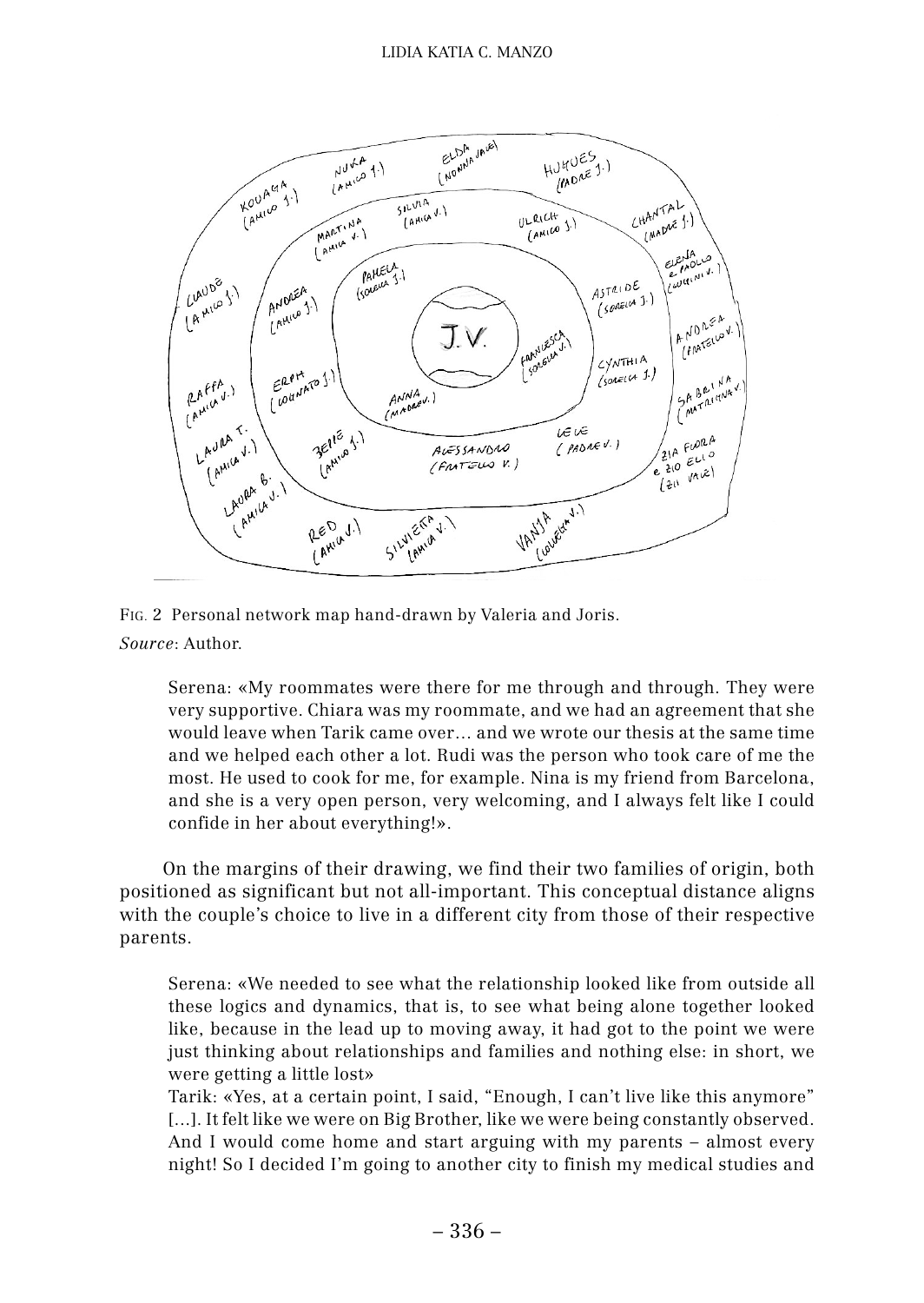we're going to build our future there… and leave all this stress behind. We kind of ran away» Interviewer: «And how is it going?» Serena: «Very well!».



FIG. 3. Personal network map hand-drawn by Serena and Tarik. *Source*: Author

## **5. 5. Conclusions: families of choice in the globalization era**

One of the most profound effects of globalization is that people from everywhere are falling in love with people from everywhere else. Increasing migration worldwide has facilitated a greater number of unions among people from different countries, religions, ethnicities and, presumably, cultural backgrounds. Such unions are often celebrated as an emblem of social inclusion. However, as we have seen in the ethnographic account discussed above, the classic assimilation theory no longer suffices as a response to the growth of large cities, which are witnessing unprecedented levels of diversity. Intercultural couples and their intimate lives serve as focal points where the various aspects of the globalized world become embodied (Beck, Beck-Gernsheim, 2013). They represent a form of resistance to parental objections or hostile social reactions towards what is out of the «ordinary» and they create a space where young people can be taken «seriously», starting with their words, everyday practices and experiences (Uyangoda, 2021).

*On the doorstep*, Jin tells me that, unlike some friends with a Chinese family background who bowed to the will of their parents, she chose love and did not abandon her dreams of «happiness» as they did. «I can say I live the life I wan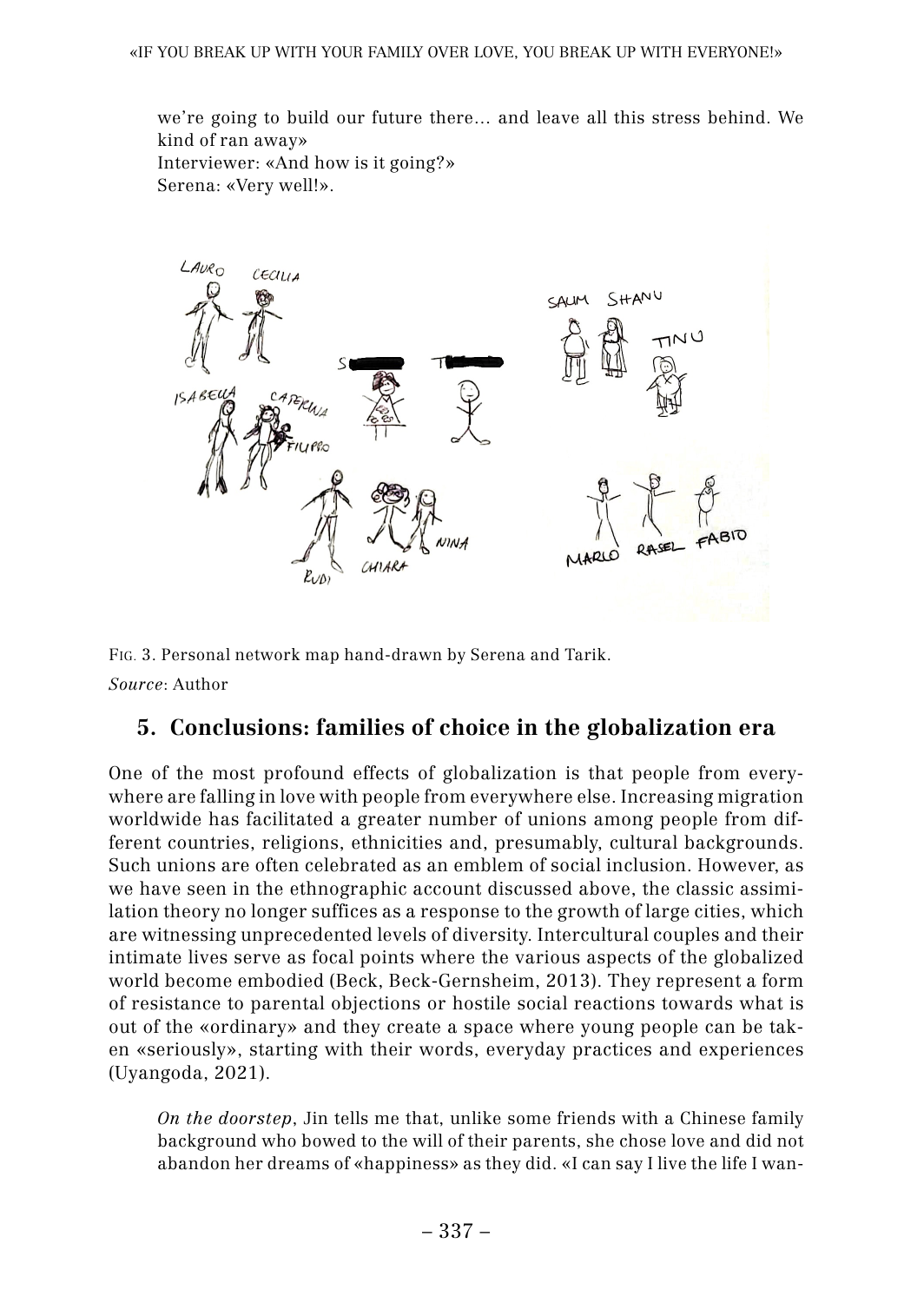ted. We are poor maybe by some standards, but you can't have it all, right?! At least we are free to be happy!» (Fieldnotes written after the interview with Jin).

*At the end of the interview*, Serena and Tarik tell me about their love story as an odyssey «in search of happiness». They explain to me that they both grew up with the idea that they had to think about the good of the family (of origin) first and that they were made hyper-responsible. Tarik tells me that he did not enjoy his adolescence as much as his other peers did; he was dealing with bureaucracy, often visiting an accountant because his parents «were completely dependent on me for so many things». Serena also explains to me that she, as the eldest of three daughters, had to take care of her sisters as they grew up and that now it was time to think about their history, «because you don't have to feel guilty about being happy!» (Fieldnotes written after the interview with Serena).

These relationships may represent a «quiet revolution», which re-envisions the «us *vs* them» dichotomy and challenges what it means to inhabit multiculturalism in one's everyday life (Colombo, Semi, 2007). But how are people inside a family to withstand, negotiate, and survive the pressures that separate whole worlds from one another? From the perspective of a personal network – a set of people who are considered meaningful to an individual that enables the mobilization of a variety of support resources – acceptance or rejection from one's social network affect the course of love over its various developmental stages, including its initiation, maintenance and termination. Considering the experiences of young people, parental approval of intercultural romantic relationships remains controversial and deserves more attention.

This article has explored the relational dynamics of intergenerational support for young adults engaged in intercultural romantic relationships in Italy. I considered three cases in which support is exchanged and described the meanings and negotiations it entails, demonstrating the creative ways in which intercultural couples extend family bonds of affection and support through the creation of kin-like relationships. As we have seen, conflicts complicate the couples' decisions about the degree to which they will include family in their support networks. According to Domínguez and Watkins:

«Several factors shape the exchange of resources among families and friends, including physical distance, the ability to generate balanced reciprocity and the capacity to respond to interpersonal tensions while trying to make the best use of very scarce resources» (2003, pp. 119-120).

The intercultural couples that participated in the research were often embedded in a highly complex assemblage of intimate relations, including combinations of kin, friends and acquaintances (neighbors, workmates, and other fellows) shaped by the life course and intergenerational relationships, memories and past experiences. Although there is still only very modest empirical research available to strongly support the shift *from given to chosen kin*, friendship bonds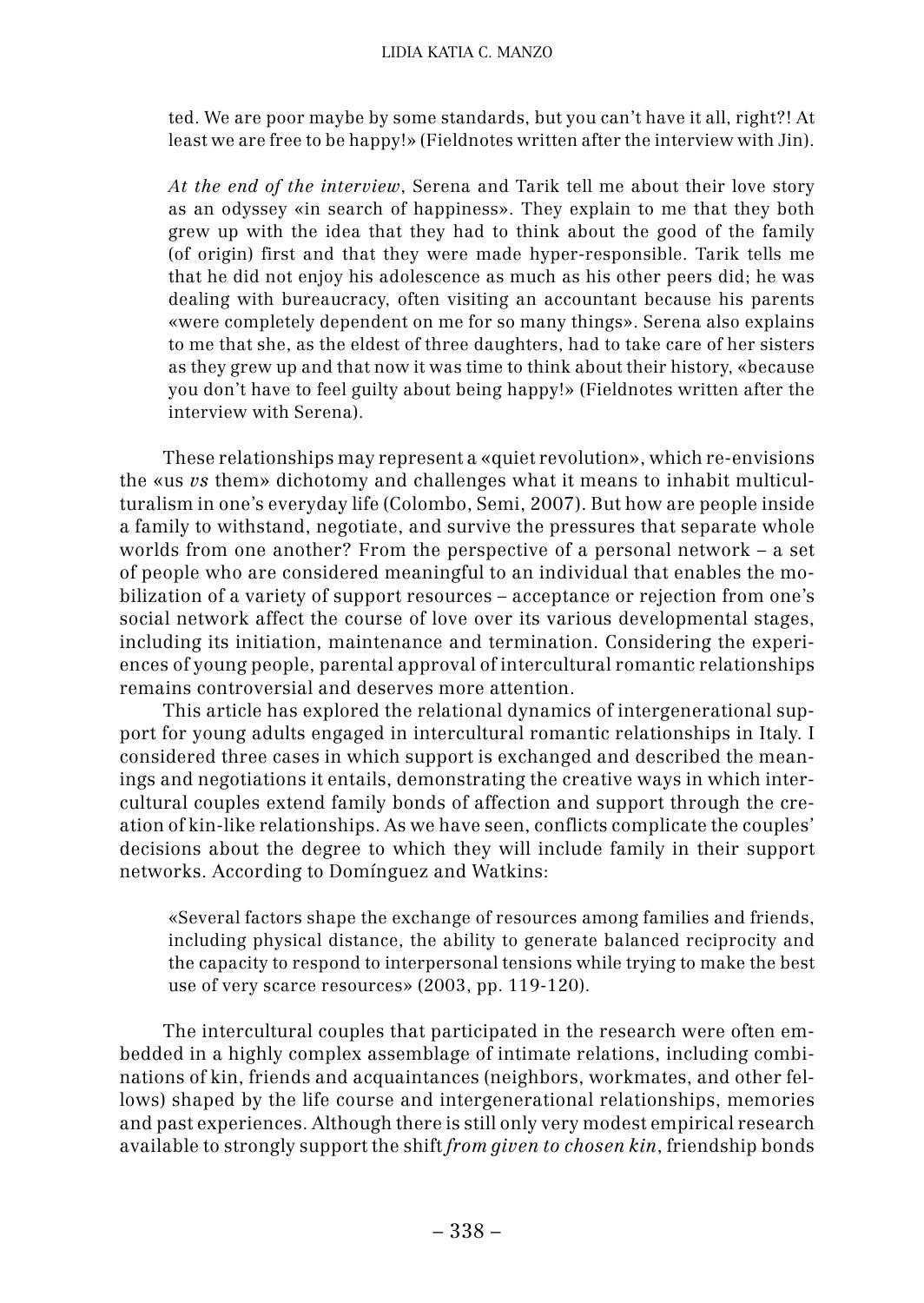are becoming more important than relationships to (nuclear) families for both well-being and lifelong support in Italian mixed couples. Taking distance from unsympathetic families functions to reclaim the intimate and independent dimension of intercultural loving. It makes perfect sense that couples «when they have a choice in the matter, remain bonded to those who tend to make them feel good about themselves» (Pangborn, 2021 in this issue). We are witnessing how agency comes into play as the couples take risks and venture beyond their given families for a public affirmation of «families of choice"» (Weeks *et al.*, 2001; Weston, 1991).

This study has a number of strengths and limitations. The strengths include the use of a qualitative methodology to allow for the examination of intercultural couples' networks of support. It is the first study in Italy to have used handdrawn personal networks to conceptualize such kin and non-kin relationships. It is also important to recognize that these maps not only engage participants but also serve as «cognitive aids, helping in recalling alters and maintaining an overview of relationships» (Hollstein *et al.*, 2020, p. 23), thus acting as narrative generators. The limitations included the small sample size and the fact that an ethnographic approach does not enable us to make generalizations about the family of origin's opposition towards mixed unions (both Italian and migrant families), just as it does not allow the investigation of the consequences of this rejection upon material aspects (financial or logistical) and life choices, if not through a larger-scale qualitative research specifically focused on these dimensions. While the focus on the emotional dimension is a key feature of the article, at the same time, it represents one of its limitations. Future research could also examine the gendered construction of intercultural romantic relationships to observe commonalities and differences in women's and men's perceptions and experiences of their respective families of origin and those of their partners. It has recently been suggested that gender plays an important role in mixed unions in influencing whether Italian families are willing to accept a «foreigner» from a non-Western background for their daughter or for their son (ISTAT, 2019). Furthermore, studies could examine the friendship networks of intercultural couples and how they may intersect family structures, including the impact of different cultural contexts upon the social support provided.

In conclusion, attending to the intergenerational relations of intercultural couples strengthens the analysis of how support and solidarity unfold in practice, the forms of inclusion and exclusion produced and the ways in which cultural difference is ultimately constructed, and it encourages a deeper understanding of young adults' experiences with romantic relationships in a context of increasing global interconnectedness.

### **References**

Alba, R., N. Foner

2015 «Mixed Unions and Immigrant-Group Integration in North America and Western Europe», in *The ANNALS of the American Academy of Political and Social Science*, 662, 1, pp. 38-56.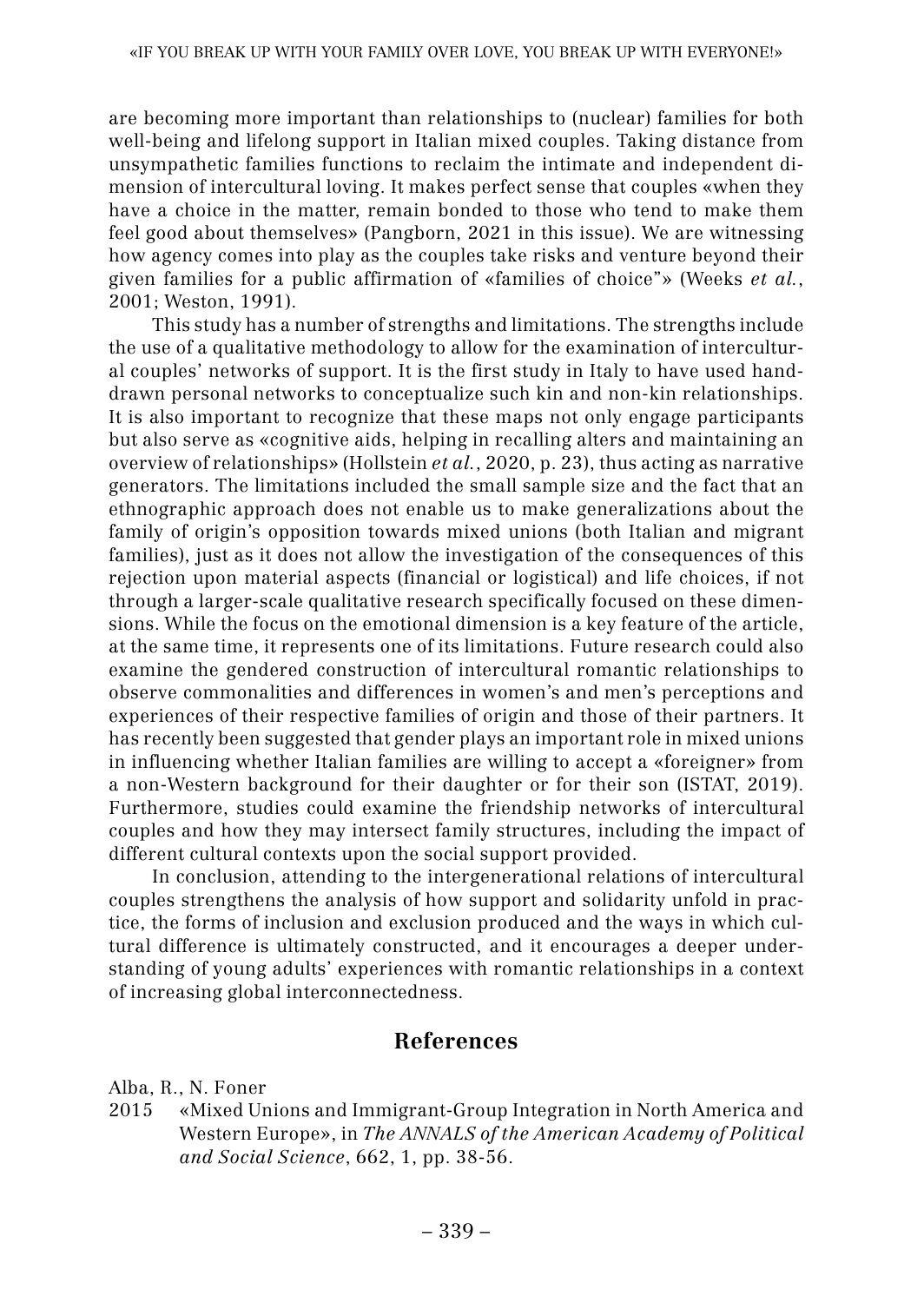Barbagli, M., M. Castiglioni, G. Dalla Zuanna

2003 *Fare famiglia in Italia. Un secolo di cambiamenti*, Bologna, Il Mulino. Bauman, Z.

2003 *Liquid Love: on the Frailty of Human Bonds*, Cambridge, Polity Press.

Beck, U., E. Beck-Gernsheim

2013 *Distant love*, Cambridge, Polity Press.

- Bell, G.C., S.O. Hastings
- 2015 «Exploring Parental Approval and Disapproval for Black and White Interracial Couples», in *Journal of Social Issues*, 71, 4, pp. 755-771.

Bengtson, V.L.

- 2001 «Beyond the Nuclear Family: The Increasing Importance of Multigenerational Bonds», in *Journal of Marriage and Family*, 63, 1, pp. 1-16.
- Bernardi, L., S. Keim, H. von der Lippe
- 2007 «Social Influence on Fertility. A Comparative Mixed Methods Study in Eastern And Western Germany», in *Journal of Mixed Methods Research*, 1, 1, pp. 23-47.

Bertolani, B.

- 2001 «Coppie miste nel Reggiano: strategie di gestione delle differenze», in Osservatorio comunale delle immigrazioni di Bologna (Ed.), *Coppie miste, ricongiungimenti familiari e diritto d'asilo: nuove sfide per la società multietnica*, Torino, L'Harmattan, pp. 15-83.
- Bott, E.
- 1957 *Family and Social Network: Roles, Norms, and External Relationships in Ordinary Urban Families*, London, Tavistock.
- Brickell, K., A. Datta (Eds.)
- 2011 *Translocal Geographies: Spaces, Places, Connections*, Farnham, Ashgate.

Cerchiaro, F.

2019 «I matrimoni misti e la prospettiva sociologica: epistemologia, integrazione, secolarizzazione», in M. Tognetti Bordogna (Ed.), *I matrimoni misti nel nuovo millennio. Legami familiari tra costruzione sociale e regolamentazione amministrativa*, Milano, Franco Angeli, pp. 71-90.

Chen, L.

2002 «Communication in Intercultural Relationships», in W.B. Gudykunst, B. Mody (Eds.), *Handbook of International and Intercultural communication*, Thousand Oaks, Sage, pp. 241-257.

Colombo, E., L.K.C. Manzo

2021 «"Moglie e buoi... da dove vuoi!" Rappresentazioni giovanili dell'amore interculturale», in *Polis*, *2*, forthcoming.

Colombo, E., P. Rebughini

2016 «Intersectionality and Beyond», in *Rassegna Italiana di Sociologia*, 57, 3, pp. 439-459.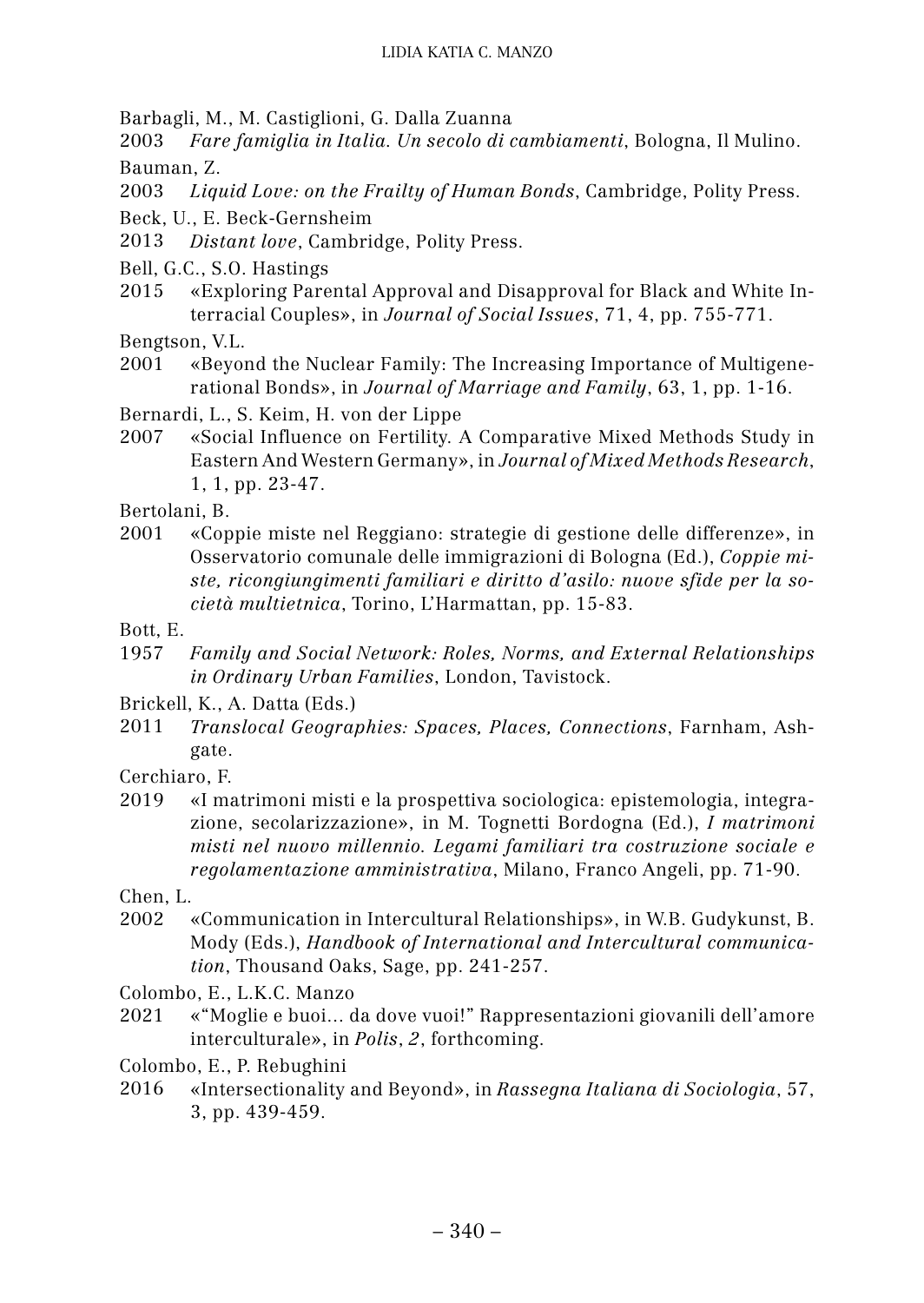Colombo, E., G. Semi (Eds.)

2007 *Multiculturalismo quotidiano: le pratiche della differenza*, Milano, Franco Angeli.

Crenshaw, K.

1989 «Demarginalizing the Intersection of Race and Sex: A Black Feminist Critique of Antidiscrimination Doctrine, Feminist Theory and Antiracist Politics», in *University of Chicago Legal Forum*, 1, pp. 139-167.

Dobbie, F., G. Reith, S. McConville

- 2018 «Utilising Social Network Research in The Qualitative Exploration of Gamblers' Social Relationships», in *Qualitative Research*, 18, 2, pp. 207-223.
- Domínguez, S., C. Watkins
- 2003 «Creating Networks for Survival and Mobility: Social Capital Among African-American and Latin-American Low-Income Mothers», in *Social Problems*, 50, 1, pp. 111-135.

Esping-Andersen, G.

1990 *The Three Worlds of Welfare Capitalism*, Cambridge, Polity Press.

Ferrera, M.

- 1996 «Il modello Sud-Europeo di welfare state», in *Rivista Italiana di Scienza Politica*, 1, pp. 67-101.
- Finch, J., J. Mason

1993 *Negotiating Family Responsibilities*, London-New York, Routledge.

Gaines, S.O.J., W. Ickes

- 1997 «Perspectives on Interracial Relationships», in S. Duck (Ed.), *Handbook of Personal Relationships: Theory, Research And Interventions*, Chichester, Wiley-Blackwell, pp. 197-220.
- Giddens, A.
- 1992 *The Transformation of Intimacy: Sexuality, Love and Eroticism in Modern Societies*, Stanford, Stanford University Press.
- Hall, S.M.
- 2014 «Ethics of Ethnography With Families: A Geographical Perspective», in *Environment and Planning A*, 46, 9, pp. 2175-2194.
- 2016 «Moral Geographies of Family: Articulating, Forming and Transmitting Moralities in Everyday Life», in *Social & Cultural GeoGraphy*, 17, 8, pp. 1017-1039.

Hogan, B., J.A. Carrasco, B. Wellman

2007 «Visualizing Personal Networks: Working With Participant-Aided Sociograms», in *Field Methods*, 19, 2, pp. 116-144.

Hollstein, B., T. Töpfer, J. Pfeffer

2020 «Collecting Egocentric Network Data With Visual Tools: A Comparative Study», in *Network Science*, 8, 2, pp. 223-250.

ISMU (Ed.)

2021 *XXVI Rapporto ISMU sulle migrazioni 2020*, Milano, Franco Angeli.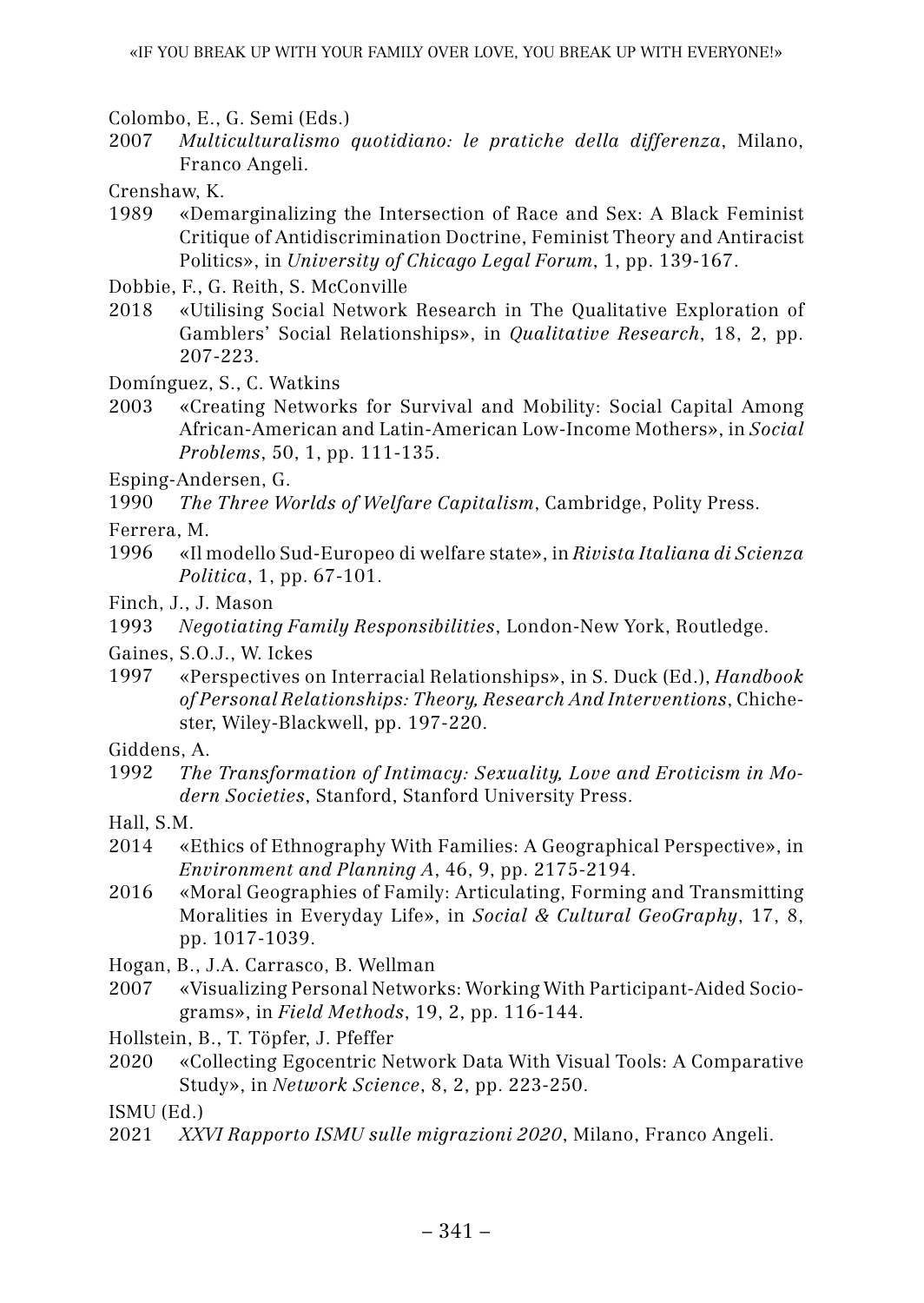ISTAT

- 2019 *Matrimoni e unioni civili. Anno 2018*, Roma, ISTAT.
- 2020 *Identità e percorsi di integrazione delle seconde generazioni in Italia,* Roma, ISTAT.
- Johnson, W., D. Warren (Eds.)
- 1993 *Inside the Mixed Marriage: Accounts of Changing Attitudes, Patterns and Perceptions of Cross-Cultural and Interracial Marriages*, Lanham, University Press of America.
- Kahn, R.L., T.C. Antonucci
- 1980 «Convoys Over the Life Course: Attachment, Roles, and Social Support», in *Life-Span Development and Behavior*, 3, pp. 253-286.
- Karis, T.A., K.D. Killian (Eds.)
- 2008 *Intercultural Couples: Exploring Diversity in Intimate Relationships*, London-New York, Routledge.
- Knox, H., M. Savage, P. Harvey
- 2006 «Social Networks and the Study of Relations: Networks as Method, Metaphor and Form», in *Economy and Society*, 35, 1, pp. 113-140.
- Levitt, P., N. Glick Schiller
- 2004 «Conceptualizing Simultaneity. A Transnational Social Field Perspective on Society», in *International Migration Review*, 38, 3, pp. 1002-1039.
- Manzo, L.K.C., O. Druta, R. Ronald
- 2019 «Supported Home Ownership and Adult Independence in Milan: The Gilded Cage of Family Housing Gifts and Transfers», in *Sociology*, 53, 3, pp. 519-537.
- Manzo, L.K.C.
- 2017 «Video-Ethnography and Critical Research for More Democratic Urbanization: The Case of Milan Chinatown», in *Visual Anthropology*, 30, 3, pp. 206-221.
- 2019 «Naked Elites: Unveiling Embodied Markers of Superiority Through Co-Performance Ethnography in Gentrified Brooklyn's Park Slope», in *Urban Geography*, 40, 5, pp. 645-664.
- 2020 «"L'album di famiglia". Pratiche della memoria e forme di presentazione della coppia interculturale», in P. Ascari (Ed.), *Oggetti contesi. Le cose nella migrazione,* Milano, Mimesis, pp. 161-178.

Marcson, S.

- 1950 «A Theory of Intermarriage and Assimilation», in *Social Forces*, 29, 1, pp. 75-78.
- Massey, D.
- 2005 *For space*, Thousand Oaks, Sage.
- McCarty, C., M.J. Lubbers, R. Vacca, J.L. Molina
- 2019 *Conducting Personal Network Research: A Practical Guide*, New York, Guilford Press.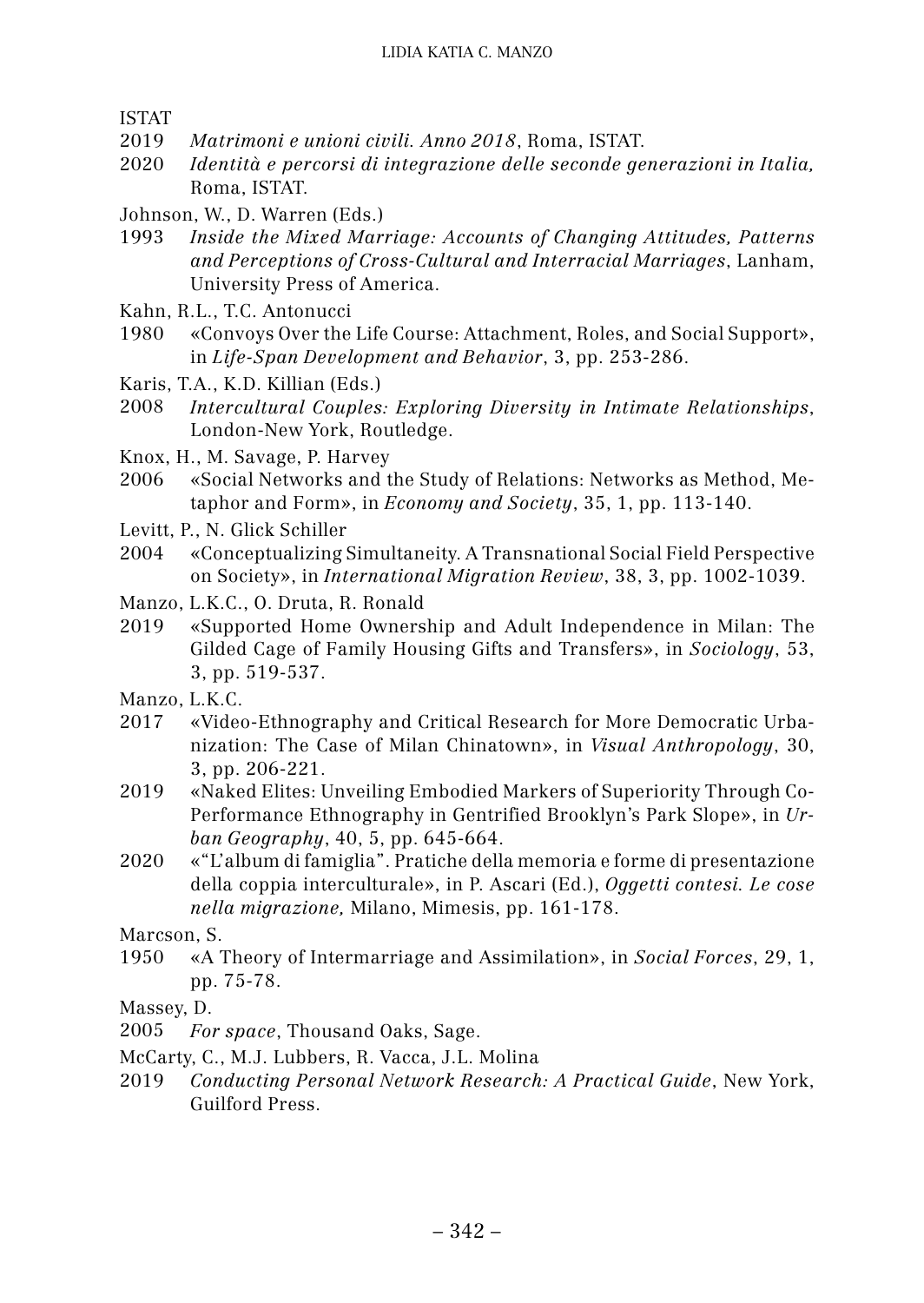Moss, P. (Ed.)

- 2002 *Feminist Geography in Practice: Research and Methods*, Oxford, Blackwell.
- Pahl, R., L. Spencer
- 2004 «Personal Communities: Not Simply Families of "Fate" or "Choice"», in *Current Sociology*, 52, 2, pp. 199-221.

Parisi, R.

2015 «Practices and Rhetoric of Migrants' Social Exclusion in Italy: Intermarriage, Work and Citizenship as Devices for the Production of Social Inequalities», in *Identities: Global Studies in Culture and Power*, 22, 6, pp. 739-756.

Peruzzi, G.

Reyes, C.

2016 «Eliciting Data on Social Relationships: The Use of Hand-Drawn Network Maps in Tracing the Perception of Digitally Mediated Social Ties», in *International Review of Social Research*, 6, 4, pp. 256-268.

Rodríguez-García, D.

2006 Mixed Marriages and Transnational Families in the Intercultural Context: A Case Study of African-Spanish Couples in Catalonia», in *Journal of Ethnic and Migration Studies*, 32, 3, pp. 403-433.

Rodríguez-García, D., M.J. Lubbers, M. Solana-Solana, V. de Miguel-Luken

2015 «Contesting the Nexus Between Intermarriage and Integration: Findings From a Multidimensional Study in Spain», in *The Annals of the American Academy of Political and Social Science*, 662, pp. 223-245.

Rodríguez-García, D., M. Solana-Solana, M.J. Lubbers

2016 «Preference and Prejudice: Does Intermarriage Erode Negative Ethno-Racial Attitudes Between Groups in Spain?», in *Ethnicities*, 16, 4, pp. 521-546.

Rosina, A.

2019 «Un ritratto dell'adulto italiano da giovane», in Istituto Toniolo (Ed.), *La condizione giovanile in Italia. Rapporto Giovani 2019*, Bologna, il Mulino.

Safi, M.

2008 «Inter-mariage et intégration: Les disparités des taux d'exogamie des immigrés en France», in *Population*, 63, pp. 267-298.

Sanjek, R.

1974 «What Is Network Analysis and What Is it Good for?», in *Reviews in Anthropology*, 1, pp. 588-597.

Santelli, E., B. Collet

2012 «The Choice of Mixed Marriage Among the Second Generation in France: A Lifetime Approach», in *Papers*, 97, 1, pp. 93-112.

<sup>2008</sup> *Amori Possibili*, Milano, FrancoAngeli.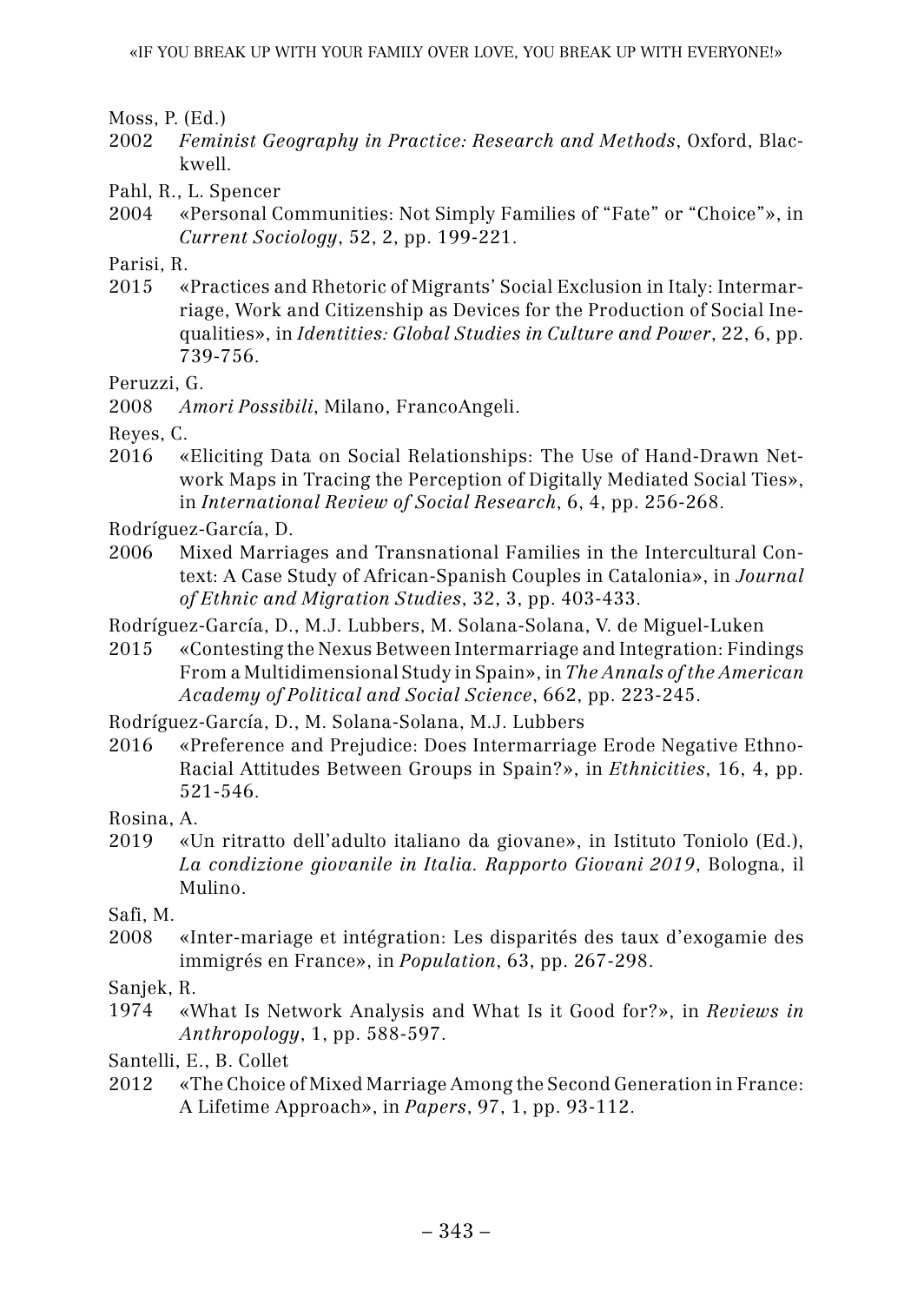Saraceno, C.

- 2003 *Mutamenti della Famiglia e Politiche Sociali in Italia*, Bologna, il Mulino.
- Seawright, J., J. Gerring
- 2008 «Case Selection Techniques in Case Study Research: A Menu of Qualitative and Quantitative Options», in *Political Research Quarterly*, 61, 2, pp. 294-308.

Sherman Heyl, B.

- 2001 «Ethnographic Interviewing», in P. Atkinson, A. Coffey, S. Delamont, J. Lofland, L. Lofland (Eds.), *Handbook of Ethnography*, Thousand Oaks, SAGE, pp. 369-383.
- Song, M.
- 2009 «Is Intermarriage a Good Indicator of Integration?», in *Journal of Ethnic and Migration Studies*, 35, 2, pp. 331-348.
- 2016 «Multiracial People and Their Partners in Britain: Extending the Link Between Intermarriage and Integration?», in *Ethnicities*, 16, 4, pp. 631- 648.
- Szydlik, M.
- 2008 «Intergenerational Solidarity and Conflict», in *Journal of Comparative Family Studies*, 39, 1, pp. 97-114.
- Tasan-Kok, T., R. Van Kempen, M. Raco, G. Bolt
- 2013 *Towards Hyper-Diversified European Cities: A Critical Literature Review*, Delft, TUDelft.
- Tognetti Bordogna, M. (Ed.)
- 2019 «I matrimoni misti: un fenomeno in crescita e in evoluzione», in *I matrimoni misti nel nuovo millennio. Legami familiari tra costruzione sociale e regolamentazione amministrativa*, Milano, Franco Angeli, pp. 17-70.

Tomlinson, J.

- 1999 *Globalization and Culture*, Cambridge, Polity Press.
- Torngren, S.O., N. Irastorza, M. Song
- 2016 «Toward Building a Conceptual Framework on Intermarriage», in *Ethnicities*, 16, 4, pp. 497-520.

Uyangoda, N.

2021 *L' unica persona nera nella stanza*, Roma, 66thand2nd.

Valentine, G.

1999 «Doing Household Research: Interviewing Couples Together and Apart», in *Area*, 31, 1, pp. 67-74.

Varro, G.

2003 *Sociologie de la mixité. De la mixité amoureuse aux mixitès sociales et culturelles*, Paris, Berlin.

Vertovec, S.

2007 «Super-Diversity and its Implications», in *Ethnic and Racial Studies*, 30, 6, pp. 1024-1054.